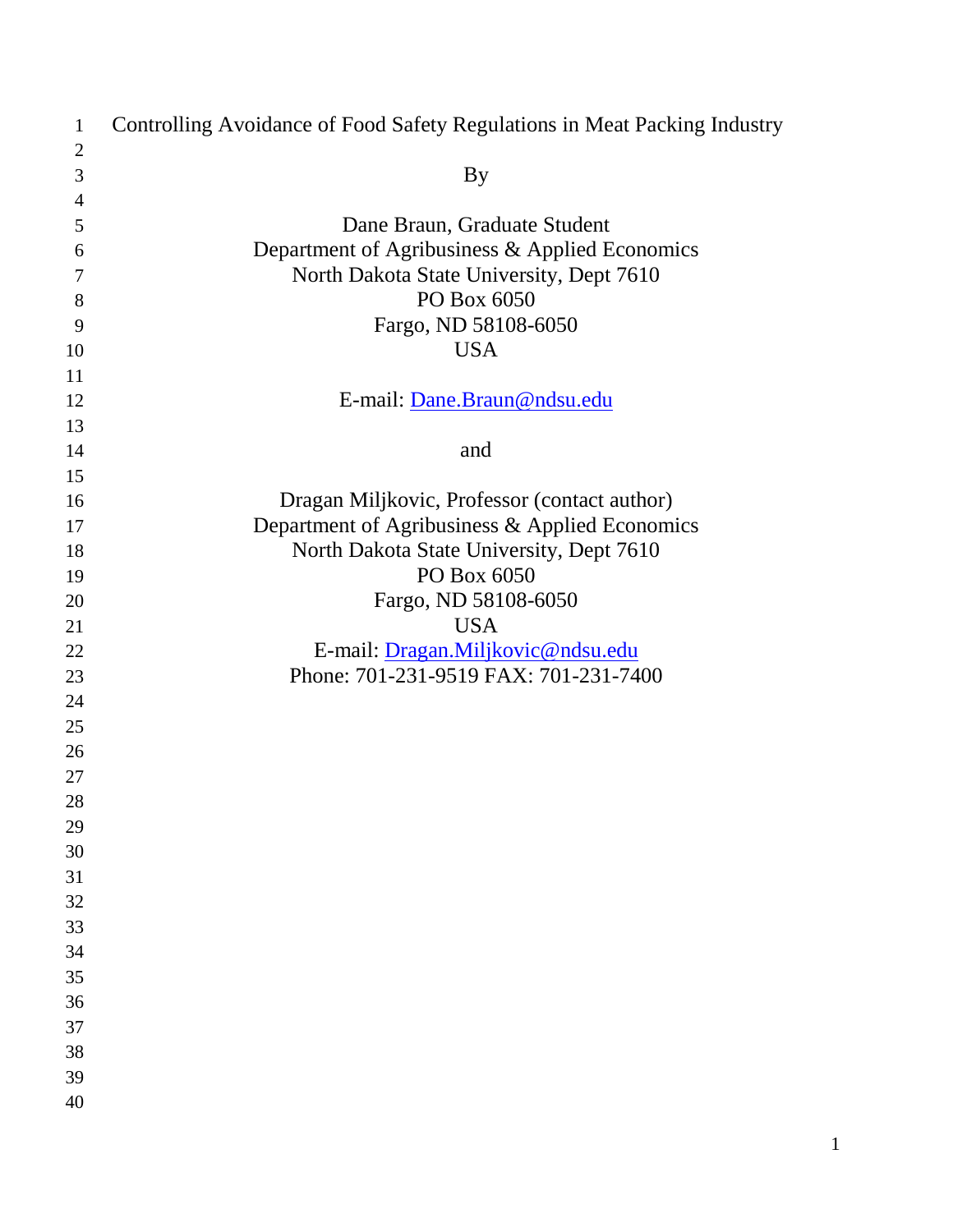# EXECUTIVE SUMMARY

Controlling Avoidance of Food Safety Regulations in Meat Packing Industry

- 45 The sale of meat and poultry contains asymmetric information dealing with food safety. 46 Since pathogens in most cases are invisible, consumers lack information on the safety of meat 47 and poultry. Government interaction through the Food Safety and Inspection Service (FSIS) in 48 the meat and poultry industry is necessary to regulate the safety of meat and poultry products. 49 Inevitably, any rules in society are likely to include violators. In the meat and poultry industry, 50 violators of the regulations may see economic benefit to do so. The cost of perfectly safe food is 51 far too great for the industry to bear. The marginal gain in revenue from violating a regulation 52 may be greater than the marginal cost. Violators of rules may resort to sophisticated means to 53 avoid detection of the original violations. The means used to avoid detection may be legal or 54 illegal in and of themselves. Effective regulation of avoidance activities will lead to lower 55 violations of the original crime. Such regulations may be ex-ante or ex-post. This paper 56 discusses potential effectiveness of ex-ante or ex-post regulations on avoidance activities of food 57 safety regulations in the meat and poultry industry. The use of ex-ante measures such as 58 contracting external service providers coupled with the threat of ex-post punishment on service 59 providers would potentially decrease the number of avoidance activities and their associated 60 original crime in the meat and poultry industry.
- 
- 
- 
- 
- 
- 
- 
- 
- 
- 
- 
- 
- 
- 
- 
- 
-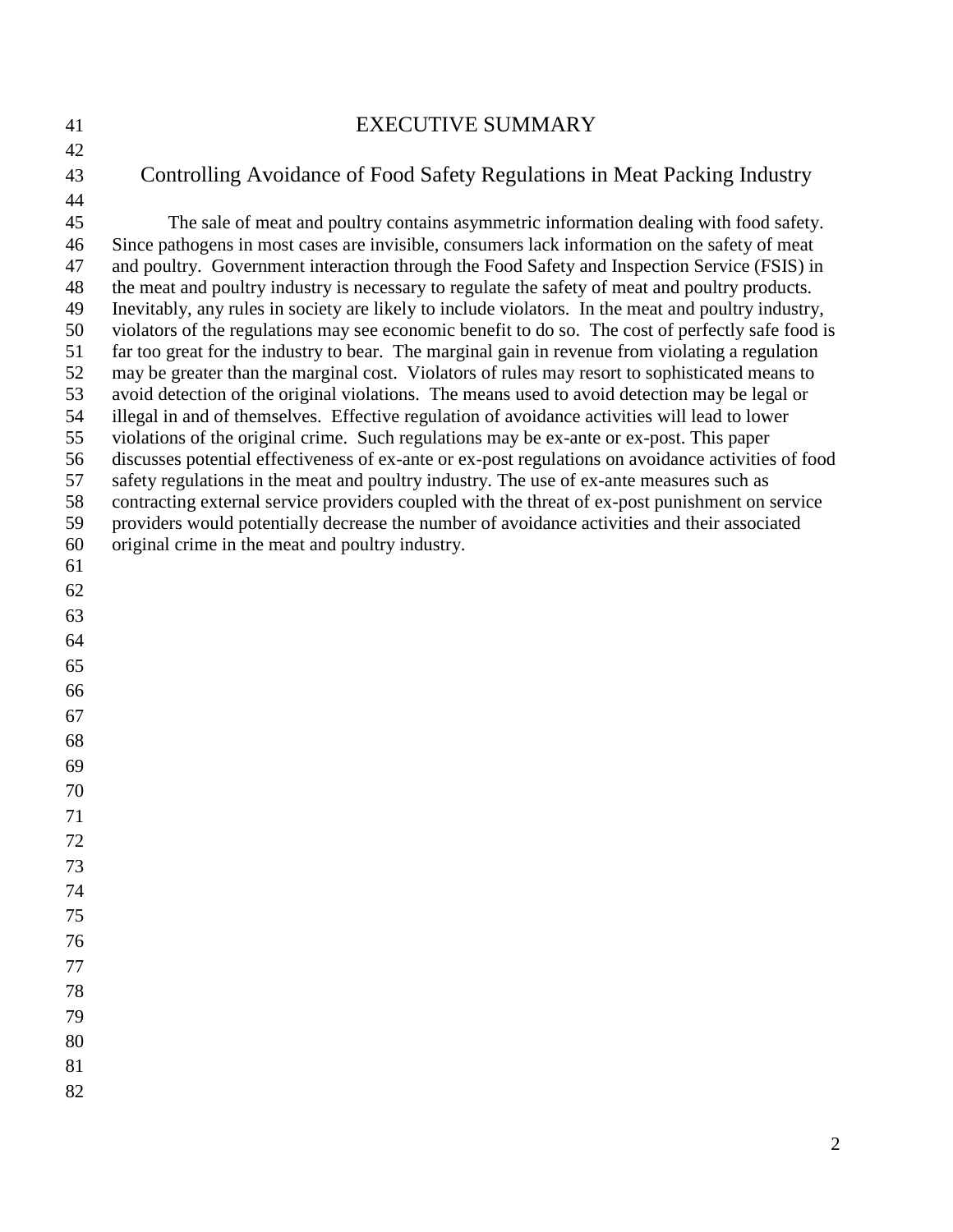| 83         | Controlling Avoidance of Food Safety Regulations in Meat Packing Industry                                                                                                                   |
|------------|---------------------------------------------------------------------------------------------------------------------------------------------------------------------------------------------|
| 84         |                                                                                                                                                                                             |
| 85         | Abstract                                                                                                                                                                                    |
| 86         |                                                                                                                                                                                             |
| 87         | Effective regulation of avoidance activities of food safety regulations will lead to lower                                                                                                  |
| 88         | violations of the original crime. Such regulations may be ex-ante or ex-post. The use of ex-ante                                                                                            |
| 89<br>90   | measures such as contracting external service providers coupled with the threat of ex-post<br>punishment on service providers would potentially decrease the number of avoidance activities |
| 91         | and their associated original crime in the meat and poultry industry.                                                                                                                       |
| 92         |                                                                                                                                                                                             |
| 93         | Key words: avoidance control; food safety regulations; meat packing industry                                                                                                                |
| 94         |                                                                                                                                                                                             |
| 95         |                                                                                                                                                                                             |
| 96         |                                                                                                                                                                                             |
| 97         |                                                                                                                                                                                             |
| 98         |                                                                                                                                                                                             |
| 99         |                                                                                                                                                                                             |
| 100        |                                                                                                                                                                                             |
| 101        |                                                                                                                                                                                             |
| 102        |                                                                                                                                                                                             |
| 103        |                                                                                                                                                                                             |
| 104<br>105 |                                                                                                                                                                                             |
| 106        |                                                                                                                                                                                             |
| 107        |                                                                                                                                                                                             |
| 108        |                                                                                                                                                                                             |
| 109        |                                                                                                                                                                                             |
| 110        |                                                                                                                                                                                             |
| 111        |                                                                                                                                                                                             |
| 112        |                                                                                                                                                                                             |
| 113        |                                                                                                                                                                                             |
| 114        |                                                                                                                                                                                             |
| 115        |                                                                                                                                                                                             |
| 116        |                                                                                                                                                                                             |
| 117        |                                                                                                                                                                                             |
| 118        |                                                                                                                                                                                             |
| 119        |                                                                                                                                                                                             |
| 120        |                                                                                                                                                                                             |
| 121        |                                                                                                                                                                                             |
| 122        |                                                                                                                                                                                             |
| 123        |                                                                                                                                                                                             |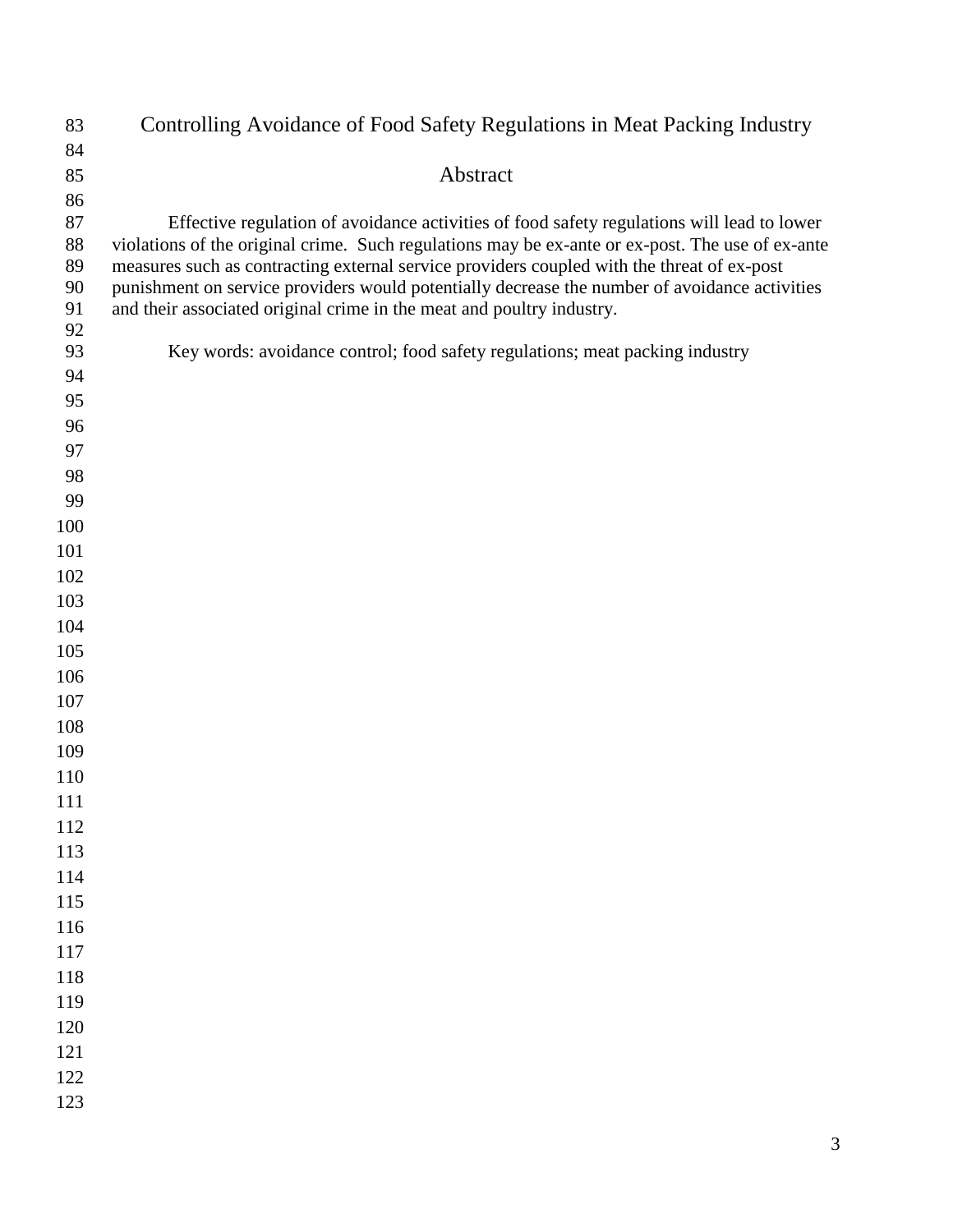## 124 Controlling Avoidance of Food Safety Regulations in Meat Packing Industry

125

126 In general, the sale of meat and poultry contains asymmetric information dealing with 127 safety. Since pathogens in most cases are invisible, consumers lack information on the safety of 128 meat and poultry. Government interaction through the Food Safety and Inspection Service 129 (FSIS) in the meat and poultry industry is necessary to regulate the safety of meat and poultry 130 products. Inevitably, any rules in society are likely to include violators. In the meat and poultry 131 industry, violators of the regulations may see economic benefit to do so. The cost of perfectly 132 safe food is far too great for the industry to bear. The marginal gain in revenue from violating a 133 regulation may be greater than the marginal cost. Violators of rules may resort to sophisticated 134 means to avoid detection of the original violations. The means used to avoid detection may be 135 legal or illegal in and of themselves. Effective regulation of avoidance activities will lead to

136 lower violations of the original crime. Such regulations may be ex-ante or ex-post. The paper 137 will examine potential effectiveness of ex-ante or ex-post regulations on avoidance activities of 138 food safety regulations in the meat and poultry industry.

139

#### 140 History of FSIS

141 142 The beginning of federal inspection in the meat and poultry industry stems from the 143 development of the United States Department of Agriculture (USDA) in 1862. The expansion of 144 the railroad, along with the development of refrigeration, enabled packers to process year round 145 and ship farther distances. The Bureau of Animal Industry (BAI) was created in 1884 to prevent 146 diseased animals from making their way in to human food. Upton Sinclair published a book 147 titled "The Jungle" in 1905, which exposed the unsanitary conditions at meat packinghouses in 148 Chicago. The book pressured congress and then president, Theodore Roosevelt, to pass both the 149 Food and Drug Act along with the Meat Inspection Act. Both acts were passed in 1906. BAI's 150 inspection responsibilities grew immensely after the passing of the Meat Inspection Act. In 151 1953, the BAI's responsibilities were transferred to the newly created Agriculture Research 152 Service (ARS) and BAI was terminated. The Poultry Products Inspection Act was passed in 153 1957 after an enormous jump in demand for poultry products post World War II. The growing 154 meat packing industry became difficult to regulate and by 1967 the Federal Meat Inspection Act 155 was amended as the Wholesome Meat Act. The Wholesome Meat Act increased the individual 156 state inspection responsibilities. The Poultry Products Inspection Act followed suit in 1968 and 157 was amended under the original name. During the late 1960's both the meat and the poultry 158 inspection programs were combined into the Consumer and Marketing Service of USDA's 159 Agricultural Research Service. The Animal and Plant Health Service created in 1971, latter 160 named the Animal and Plant Health Inspection Service (APHIS), became responsible for meat 161 and poultry inspection. The inspection responsibilities changed hands once again in 1977, when 162 the Food Safety and Quality Service division was created. The division changed their name one 163 last time in 1981 to the Food Safety and Inspection Service (FSIS). Currently the FSIS is 164 responsible for the inspection of meat and poultry during harvest and processing in the United 165 States. Some states take responsibility for inspection of plants but they use the same standards, 166 or greater, than the FSIS. (USDA 2007) 167

- 168
- 169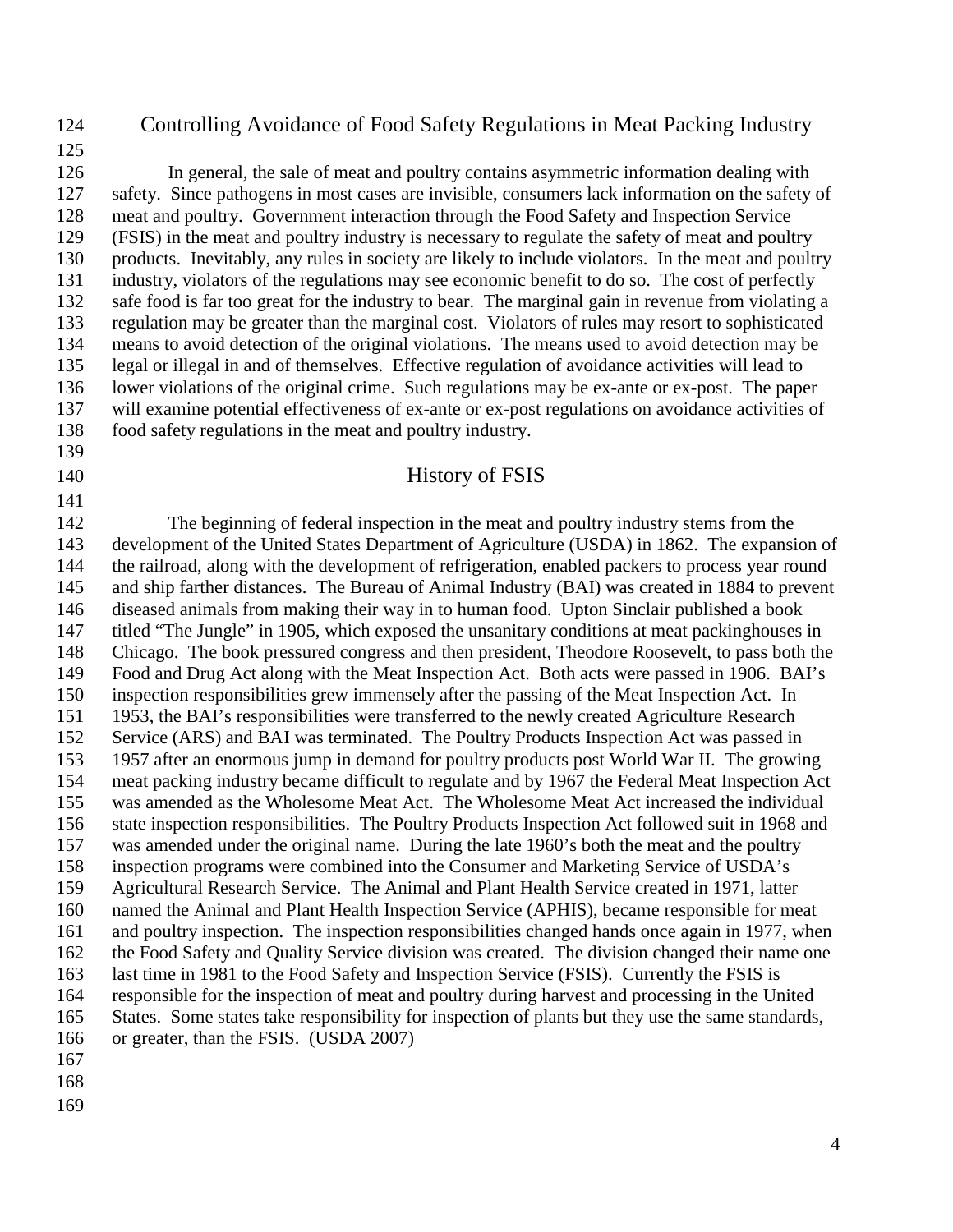| 170 | <b>Meat Packing Industry</b>                                                                       |
|-----|----------------------------------------------------------------------------------------------------|
| 171 |                                                                                                    |
| 172 | The meat packing industry consists of three main types of plants: poultry processing,              |
| 173 | animal (except poultry) harvest, and meat (except poultry) processing. Poultry processing plants   |
| 174 | includes all harvest and processors. In 2002, there were 536 poultry processing plants, which      |
| 175 | were owned by 311 companies. Of the total 536 poultry processing plants, there were 50% (268)      |
| 176 | of plants operating with 250 or more employees. The same 250 or more employee plants               |
| 177 | contributed 91% of the total value of shipments for 2002. In 2002 there were 1870 animal           |
| 178 | (except poultry) harvesting plants, which were owned by 1776 companies. Six percent or 113 of      |
| 179 | animal (except poultry) harvesting plants had 250 or more employees and contributed 88% of the     |
| 180 | total value of shipments. Meat processing plants usually engage in assembly, packing, and          |
| 181 | cooking of meat (except poultry) products. As of 2002 there were 1338 meat-processing plants       |
| 182 | owned by 1193 companies. Nine percent or 121 of meat-processing plants had 250 or more             |
| 183 | employees and contributed 56% of the total value of shipments. (U.S. Census Bureau) In both        |
| 184 | the poultry processing and animal (except poultry) harvest plants, the larger less numerous plants |
| 185 | produced the majority of the products sold. Economies of scale come into effect to generate        |
| 186 | lower costs and higher profits per pound. However, in the meat processing sector small plants      |
| 187 | still hold a good portion of the total production as seen in the Table 1 and Table 2.              |
| 188 |                                                                                                    |

|                                                      | <b>Plants</b> | <b>Companies</b> | 250+ Employee<br><b>Establishments</b> | 250+ Employee<br><b>Establishments Percent of</b><br><b>Total</b> |
|------------------------------------------------------|---------------|------------------|----------------------------------------|-------------------------------------------------------------------|
| <b>Poultry</b>                                       |               |                  |                                        |                                                                   |
| <b>Processing</b>                                    |               |                  |                                        |                                                                   |
| 1997                                                 | 473           | 257              |                                        |                                                                   |
| 2002                                                 | 536           | 311              | 268                                    | 50%                                                               |
| <b>Animal (Except</b><br><b>Poultry)</b> Harvest     |               |                  |                                        |                                                                   |
| 1997                                                 | 1391          | 1307             |                                        |                                                                   |
| 2002                                                 | 1870          | 1776             | 113                                    | 6%                                                                |
| <b>Meat (Except</b><br>Poultry)<br><b>Processing</b> |               |                  |                                        |                                                                   |
| 1997                                                 | 1295          | 1163             |                                        |                                                                   |
| 2002                                                 | 1338          | 1193             | 121                                    | 9%                                                                |

189 Source: U.S. Census Bureau

190

191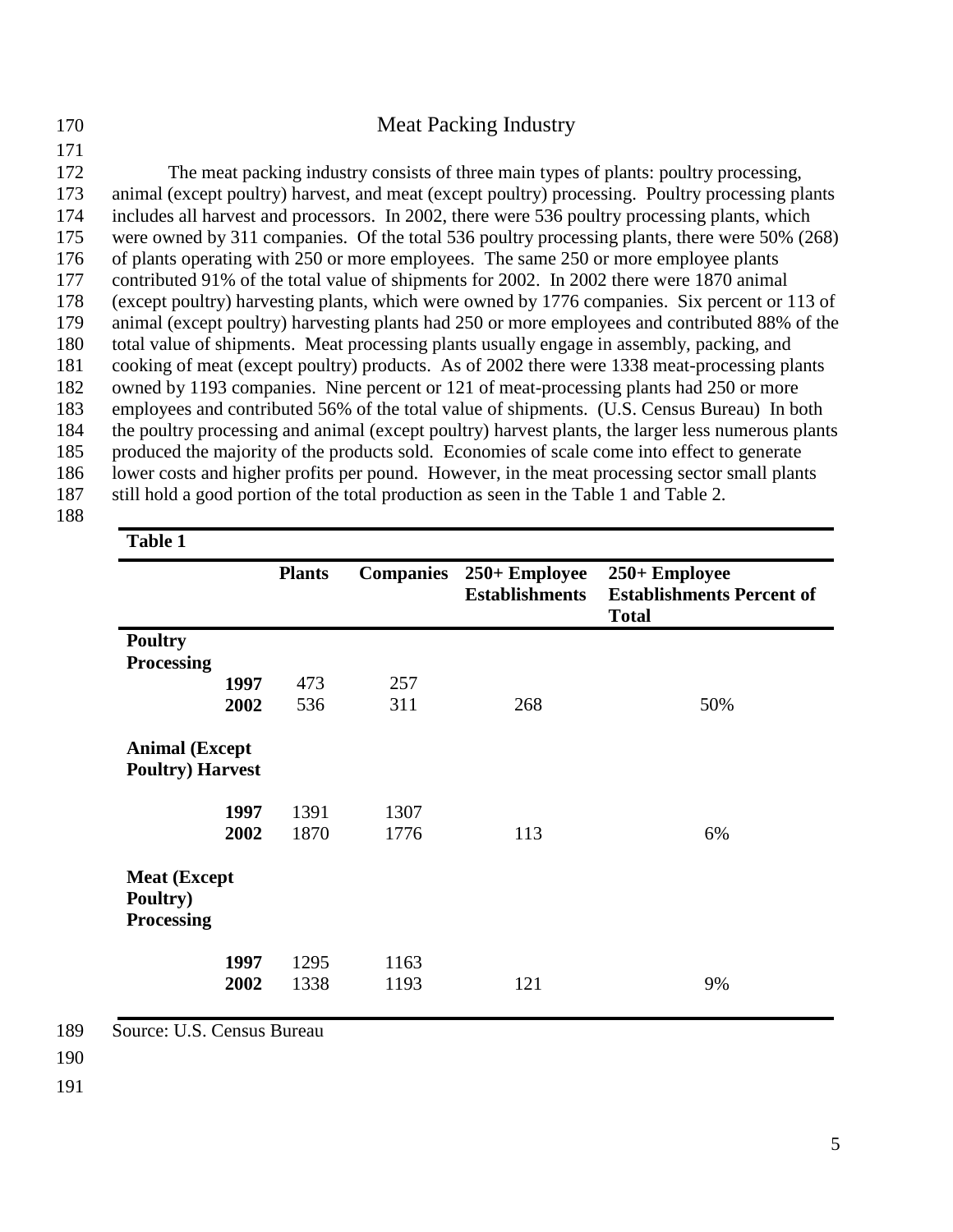| 2002                                                                                 | <b>Total Value of</b><br><b>Shipments</b> | 250+ Employees<br><b>Establishment Value of</b><br><b>Shipments</b> | <b>Percent Value</b><br>of Shipments<br>for $250+$ |  |
|--------------------------------------------------------------------------------------|-------------------------------------------|---------------------------------------------------------------------|----------------------------------------------------|--|
| <b>Poultry</b><br><b>Processing</b>                                                  | \$37,634,609,000.00                       | \$34,309,124,000.00                                                 | 91%                                                |  |
| <b>Animal (Except</b><br><b>Poultry) Harvest</b>                                     | \$56,481,035,000.00                       | \$49,430,081,000.00                                                 | 88%                                                |  |
| <b>Meat (Except</b><br>Poultry)<br><b>Processing</b>                                 | \$25,882,439,000.00                       | \$14,467,670,000.00                                                 | 56%                                                |  |
|                                                                                      |                                           |                                                                     |                                                    |  |
|                                                                                      |                                           | Food Safety Regulations - PR/HACCP                                  |                                                    |  |
| An outbreak of E. coli O157:H7 in 1993, which left 400 ill and four dead, led to the |                                           |                                                                     |                                                    |  |

197 demand for stricter standards in the meat packing industry. Officials insisted inspection should 198 become more "science based" compared to past inspections where only sight, touch, and smell 199 were used. FSIS introduced a proposal on February 3, 1995, to satisfy the demand for stricter 200 standards called the Pathogen Reduction and Hazard Analysis Critical Control Points 201 (PR/HACCP). After many comments and a review of the proposal, the final rule was introduced 202 on July 25, 1996. The PR/HACCP final rule included seven principles plants needed to follow 203 during their transition: 1) hazard analysis, 2) critical control point identification, 3) establishment 204 of critical limits, 4) monitoring procedures, 5) corrective actions, 6) recordkeeping, and 205 7) verification procedures. Critical control points of food safety are found and plans are 206 developed to reduce and prevent contamination. The plant monitors the critical control points 207 for contamination, and when a contaminated product is found they locate and fix the source of 208 the problem. Along with implementing the HACCP, the plants are required to randomly test for 209 general *E. coli* in their production. General *E. coli* is found in the digestive tract of cattle and the 210 testing ensures there is no fecal matter on meat or poultry. The results of the microbial testing 211 are being used to verify the HACCP plan is working effectively. FSIS also conducts random 212 tests for *Salmonella* during production and at the retail level. *Salmonella* was chosen to verify 213 that the PR/HACCP plan is working effectively because it is one of the leading causes of food 214 borne illnesses. Plants also need to implement Sanitation Standard Operating Procedures 215 (SSOP), where plants develop procedures to maintain proper sanitation. SSOP records stating 216 when procedures are completed and when corrective action has taken place must be kept. 217 Recordkeeping is used to help inspectors verify the PR/HACCP regulations are being followed 218 (USDA 1996). Dates of compliance are determined by the size of the plant. Plants with 500 or 219 more employees had a compliance deadline of January 1998. Small plants with the number of 220 employees ranging from 10 to 499 had to comply by January 1999, and very small plants with 221 less than ten employees or less than \$2.5 million in annual sales had a deadline of January 2000.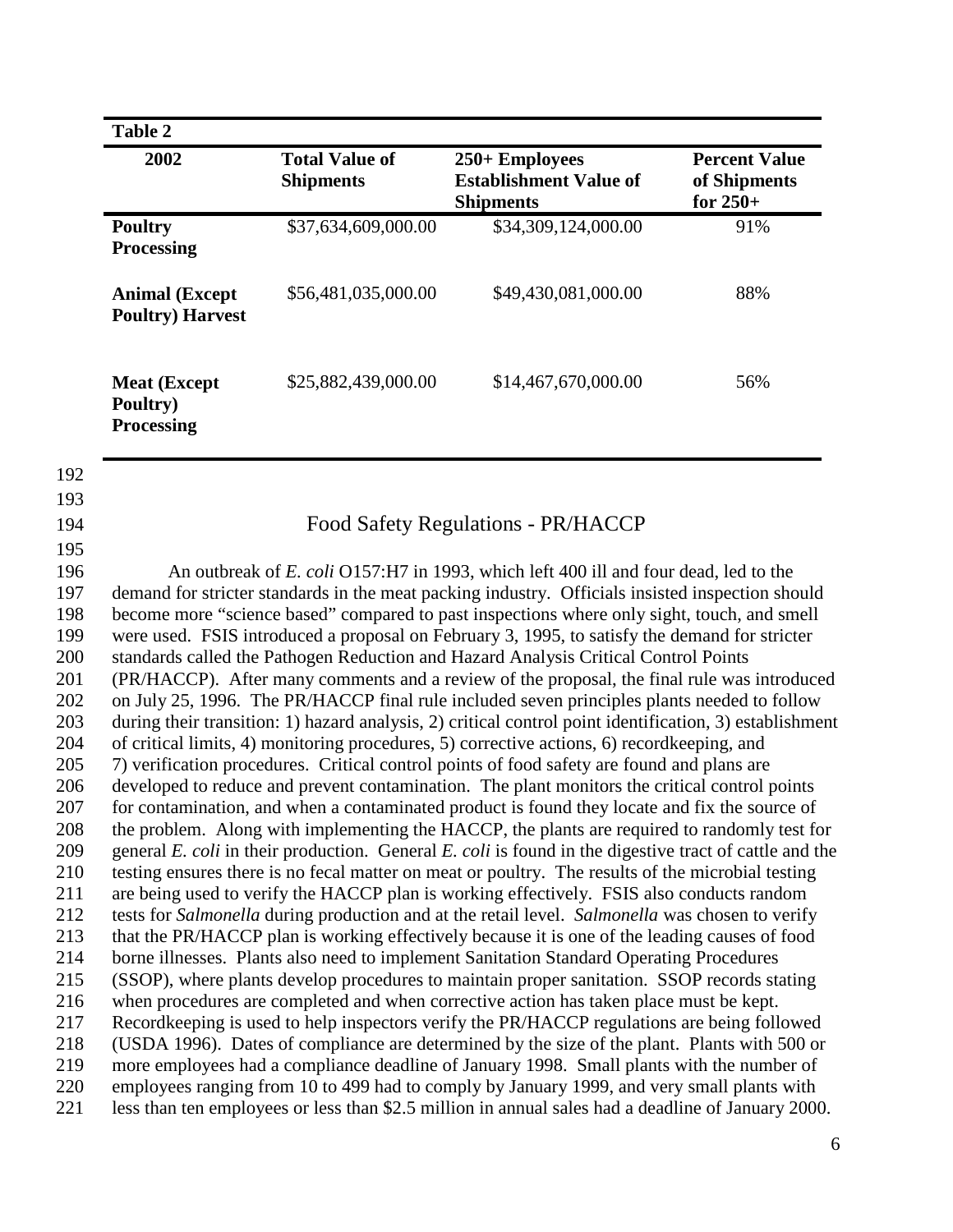222 The latter deadline for small plants was made out of fairness, since small plants may incur higher 223 costs per pound to implement the PR/HACCP plan compared to large plants (Muth *et al.* 2007). 224

225 The PR/HACCP regulation consists of two different food safety standards. The *E coli* 226 and *Salmonella* testing are considered performance standards in which a plant can use any means 227 to reach the standards. Performance standards tend to be less costly compared to process 228 standards in which the process of producing a product is regulated. Sanitation Standard 229 Operating Procedures (SSOP) and HACCP plans are considered process standards. Process 230 standards tend to be less efficient at achieving proper food safety because of unnecessary steps 231 they may add to the process. With performance standards, a plant can use any means to achieve 232 the standard, which is usually the most cost effective method (Ollinger *et al.*).

234 The FSIS of the USDA is responsible for inspecting meat and poultry from the time it 235 enters the harvesthouse to the time it reaches the retail level. Inspectors at a harvesthouse will 236 examine every animal before (ante mortem) and after death (post mortem) looking for signs of 237 disease. The inspector is also responsible for monitoring sanitation and pathogen levels, along 238 with verifying proper labeling and recordkeeping. With respect to meat and poultry processing 239 plants, the USDA inspectors are not required to inspect every item on the production line. Per 240 product inspection, is less at processing plants since their input of meat or poultry has already 241 been inspected and passed. The inspectors are responsible for monitoring sanitation levels, 242 product ingredients, and recordkeeping along with random testing of products. Processing plants 243 may be inspected daily. However, the USDA does not disclose how often inspectors visit the 244 facilities. USDA inspectors check both harvest and processing plants records to verify their 245 compliance. FSIS is also responsible for inspecting meat and poultry during storage and 246 transportation, where they inspect for proper product handling procedures along with sanitation 247 levels. USDA inspectors may use a variety of enforcement tools to keep adulterated product 248 from reaching consumers. The inspector may halt operation by refusing to perform inspection 249 until the problem is fixed. The FSIS can seize adulterated or contaminated products on the 250 processing line. The FSIS's power is limited, because they are unable to recall meat after it has 251 left the plant and entered the retail market. Recalls in the U.S. are in most cases voluntary by the 252 company. The FSIS may refer the case to a federal attorney in serious cases. (Rawson)

253

255

233

254 Cost and Benefits of Compliance

256 The PR/HACCP rule has been the center of numerous studies, which analyze the costs 257 and benefits of the regulation (*e.g.*, Antle 2000; Muth *et al*. 2002; Nganje and Mazzocco). The 258 actual number of food poisoning illnesses is difficult to achieve since most cases are not reported 259 or are misreported as a different illness. Also, the affect of offsetting behavior can skew the cost 260 and benefit results of a regulation. An example of offsetting behavior is noticeable when a 261 consumer believes the meat or poultry product they purchased is safer because of the regulations, 262 and the consumer may not cook it as thoroughly. This increases the likelihood of getting 263 infected with some pathogen bacteria found in meats. Nganje *et al.* show how offsetting behavior 264 plays a role in the increasing gap between decreasing pathogen levels in processing plants and 265 the frequency of food borne illness reported in the U.S. The 2004 survey included some benefits 266 of the PR/HACCP regulation and one of them was product shelf life. Of the plants that were 267 surveyed and responded, 9% reported their products shelf life increased by more than one week,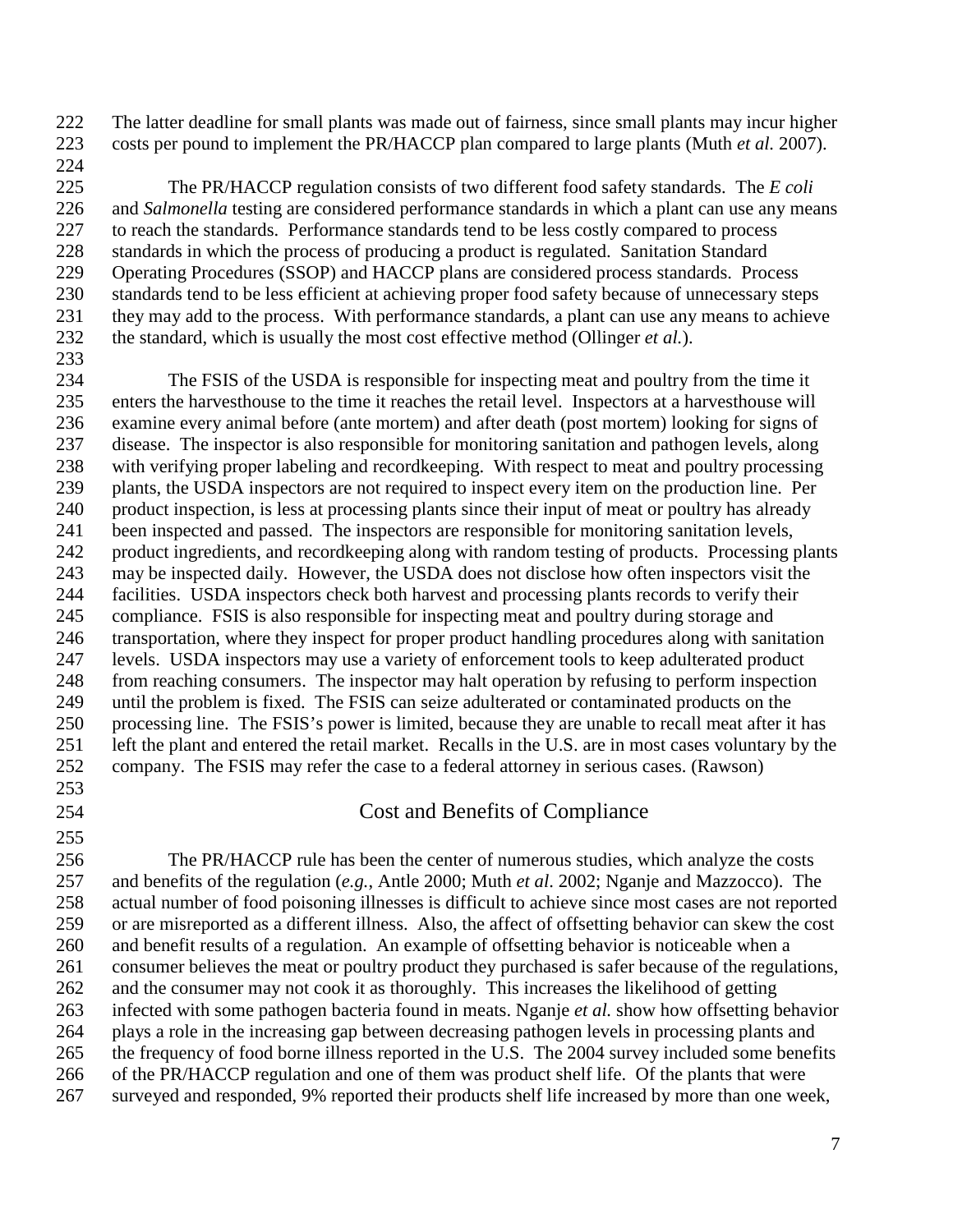268 21% reported an increase in product shelf life by less than one week, 1% reported a decrease in 269 shelf life, and rest of the plants reported their product shelf life as unchanged. The increase in 270 shelf life is believed to be from the decrease in bacteria and pathogens that spoil the meat or 271 poultry product (Ollinger *et al.*). Benefits of regulations are hard to quantify and may be 272 misreported because of offsetting behavior. (Miljkovic *et al.*)

273 274 As seen before, the meat and poultry industry consists of very few large plants, which 275 process most of the products sold. This is evidence of economies of scale and can be carried 276 over into the cost of compliance for the PR/HACCP regulation. The introduction of the 277 PR/HACCP rule did not require any capital investments; however, plants not up to FSIS 278 standards may have needed to invest in capital and/or labor. According to Table 3, summarizing 279 the cost of compliance, the average variable cost per pound of harvested meat ranged from 280 approximately 1.5 cents to 2.5 cents for cattle and hogs. Variable costs of compliance for hog 281 and cattle harvesthouses are approximately 3 times larger for the smaller (0-19 percentile) plants 282 compared to the larger (80-99 percentile) plants. Fixed costs of compliance for hog and cattle 283 harvesthouses are over 6 times larger for smaller plants compared to larger plants. Economies of 284 scale allow larger plants to spread the costs of labor and capital investments over a greater 285 amount of product reducing the per pound cost of compliance. In each specific meat industry, 286 the large processors had less cost per pound compared to small processors. The unweighted 287 average finds the meat cost per pound of all plants in a percentile range while the weighted 288 average gives weights to the individual plants using their amount of output (Ollinger *et al.*). 289 290 291 292 293 294 295 296

- 297
- 298
- 299
- 300
- 
- 301
- 302 303
- 304
- 305
- 306
- 307
- 308
- 309
- 310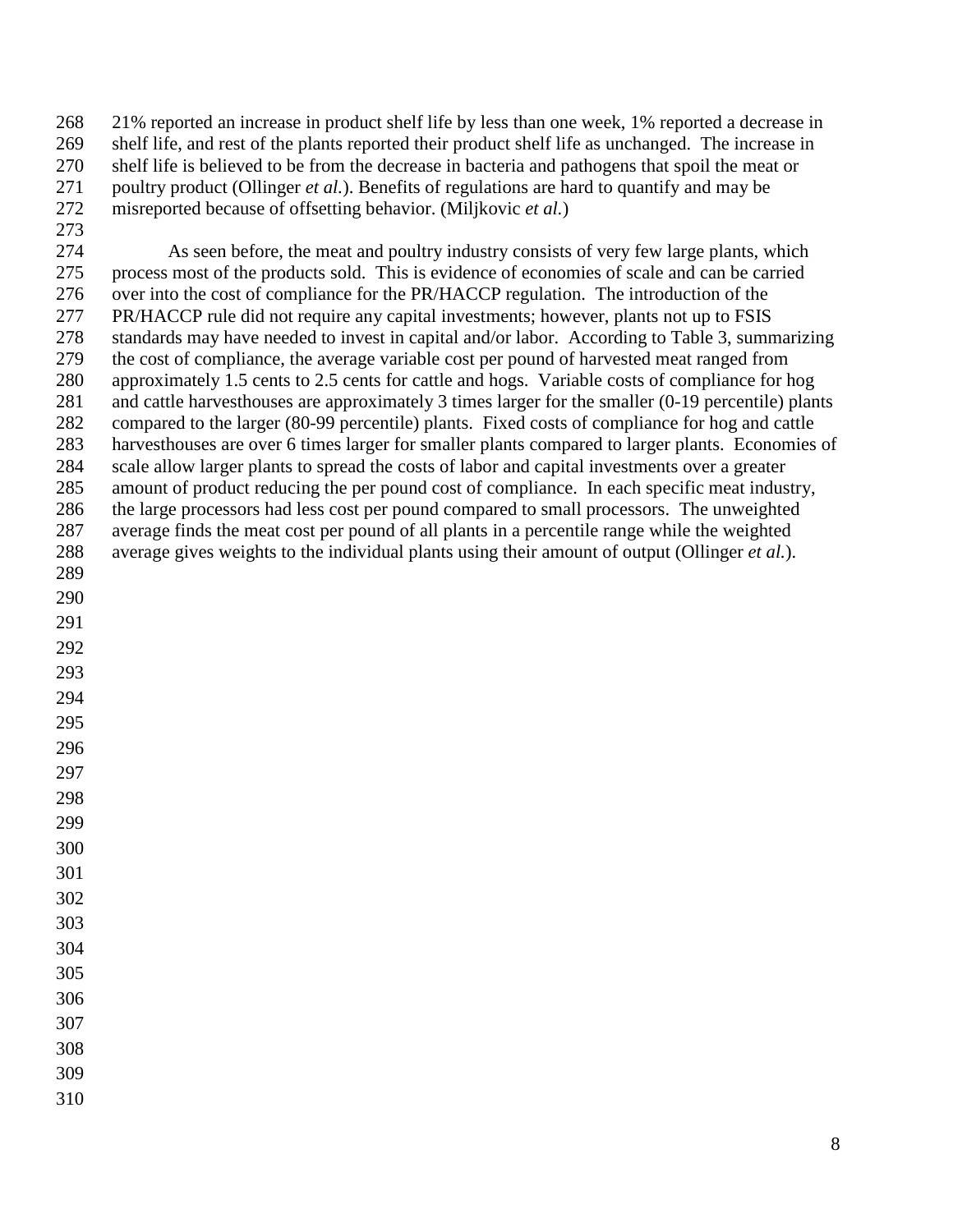| Table 3                                            |          |                                                |       |                                                       |                 |        |
|----------------------------------------------------|----------|------------------------------------------------|-------|-------------------------------------------------------|-----------------|--------|
|                                                    |          | Unweighted mean<br>cost per pound <sup>2</sup> |       | Industry weighted<br>mean cost per pound <sup>3</sup> |                 |        |
|                                                    |          | Size percentile                                |       |                                                       | Size percentile |        |
| Plant type                                         | $0 - 19$ | 80-99                                          | Mean  | $0 - 19$                                              | 80-99           | Mean   |
|                                                    |          |                                                |       | Dollars per pound                                     |                 |        |
| Cattle slaughter:                                  |          |                                                |       |                                                       |                 |        |
| Variable costs                                     | 0.023    | 0.008                                          | 0.022 | 0.010                                                 | 0.003           | 0.0033 |
| Fixed costs                                        | 0.055    | 0.009                                          | 0.022 | 0.020                                                 | 0.004           | 0.0045 |
| Number of plants                                   | 17       | 27                                             | 135   | 17                                                    | 27              | 135    |
| Hog slaughter:                                     |          |                                                |       |                                                       |                 |        |
| Variable costs                                     | 0.016    | 0.005                                          | 0.014 | 0.008                                                 | 0.001           | 0.0020 |
| Fixed costs                                        | 0.050    | 0.008                                          | 0.026 | 0.022                                                 | 0.003           | 0.0043 |
| Number of plants                                   | 23       | 22                                             | 96    | 17                                                    | 22              | 96     |
| Poultry slaughter:                                 |          |                                                |       |                                                       |                 |        |
| Variable costs                                     | 0.025    | 0.004                                          | 0.010 | 0.023                                                 | 0.004           | 0.0037 |
| Fixed costs                                        | 0.013    | 0.004                                          | 0.008 | 0.012                                                 | 0.003           | 0.0047 |
| Number of plants                                   | 14       | 9                                              | 58    | 14                                                    | 11              | 58     |
| Cooked meat processing /no slaughter: <sup>4</sup> |          |                                                |       |                                                       |                 |        |
| Variable costs                                     | 0.018    | 0.005                                          | 0.016 | 0.015                                                 | 0.005           | 0.007  |
| Fixed costs                                        | 0.079    | 0.019                                          | 0.036 | 0.057                                                 | 0.015           | 0.018  |
| Number of plants                                   | 50       | 37                                             | 198   | 50                                                    | 37              | 198    |
| Raw meat processing/no slaughter: <sup>5</sup>     |          |                                                |       |                                                       |                 |        |
| Variable costs                                     | 0.020    | 0.005                                          | 0.013 | 0.006                                                 | 0.003           | 0.0046 |
| Fixed costs                                        | 0.027    | 0.012                                          | 0.017 | 0.006                                                 | 0.005           | 0.0080 |
| Number of plants                                   | 25       | 26                                             | 139   | 25                                                    | 26              | 139    |

 Source: "Meat and Poultry Plants' Food Safety Investments: Survey Findings" by Michael Ollinger, Danna Moore, and Ram Chandran, (2004).

311

312

313 Small plants are unable to bear the cost of the labor and capital investments needed to 314 meet the PR/HACCP standards and satisfy their customers. Plants may not have needed capital 315 investments if they were already operating at FSIS standards. (Ollinger and Moore) Numerous 316 small plants produce a wide range of specialty products in which each product needs a 317 PR/HACCP plan. The development of each PR/HACCP plan increases cost per pound for meat 318 processing plants. The recordkeeping needed with each PR/HACCP plan also increases the cost 319 for small plants. Small plants that produce commodity products are unable to compete against 320 the large processing plants and are faced to specialize or exit the industry. The development of 321 the PR/HACCP regulations in 1996 also increased production downtime and decreased 322 production yield throughout the industry. During regular daytime hours, the actual cost of 323 inspection is free; however, cost of compliance may be far too great for some plants to manage. 324

325 The implementation of a regulation to better food safety may cause a variety of effects on 326 different plants. For example, Muth *et al*. (2007) discovered that very small and small harvest 327 plants of any kind were more likely to exit because of the PR/HACCP regulation. The

328 effectiveness of a food safety regulation needs to be measured by both their benefits and costs.

329 There are numerous differences in harvest plants and these cause different exit rates and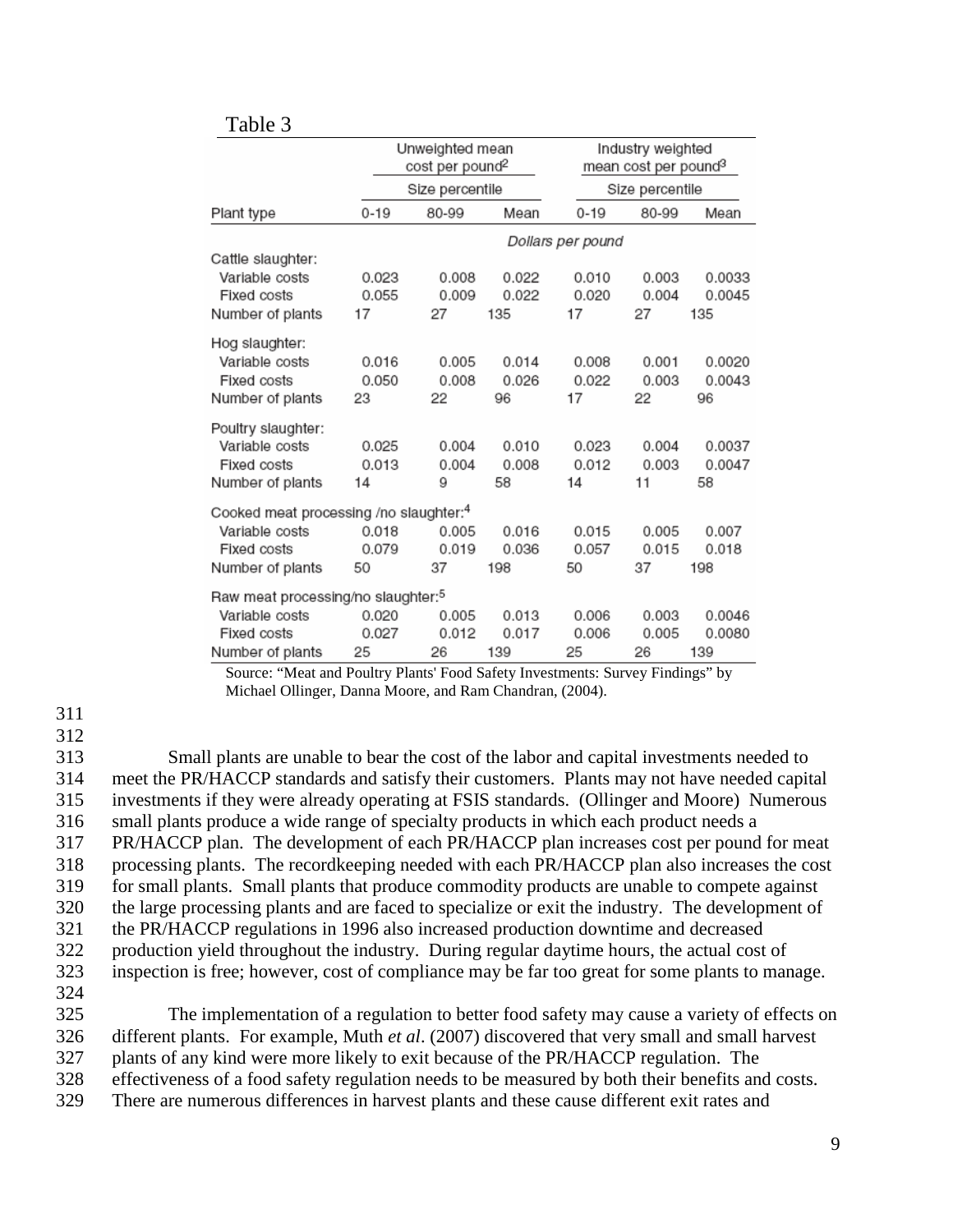330 regulation effects. These differences are evident when examining exit rates: older meat harvest 331 plants are more likely to exit than younger plants; plants in states with higher minimum wages 332 are less likely to exit; and meat harvest plants that harvest cattle, along with poultry harvest 333 plants that harvest turkeys, are less likely to exit.

334

335 Muth *et al.* (2007) analyzed the rates of entry and exit, before, during, and after the 336 implementation of the PR/HACCP regulation. The adoption of the PR/HACCP may have caused 337 small and very small meat harvest plants to exit. According to the results, very small meat 338 harvest plants were 11.1% more likely to exit during the implementation period compared to 339 before implementation of the PR/HACCP regulation. Small meat harvest plants were also more 340 likely to exit during the implementation period by 8.4%. When comparing the period after 341 implementation of the regulation to before implementation, very small meat harvest plants were 342 6.6% and small meat harvest plants were 7.3% more likely to exit. After reviewing the results, 343 the authors suggested that very small and small meat harvest plants were more likely to exit 344 because of the PR/HACCP regulations. The authors also suggested that the exit rate because of 345 the PR/HACCP regulations decreases with time. Large meat harvest plants likelihood of exiting 346 did not change during and after implementation compared to before the PR/HACCP regulation. 347 When reviewing the data for poultry harvest plants, very small and small plants were no more 348 likely to exit during implementation compared to before implementation of the PR/HACCP 349 regulation. However, very small poultry harvest plants were 11.1% and small poultry harvest 350 plants were 8% more likely to exit after implementation of the regulation compared to before 351 implementation. Large poultry harvest plants likelihood to exit did not change because of the 352 PR/HACCP regulation. Very small and small poultry harvest plants exited the industry latter 353 compared to their meat harvest plant counterparts. The results suggest very small and small meat 354 harvest plants were more likely to exit because of the PR/HACCP regulation but the rate 355 decreased over time. The decrease in rate could be caused by the exit of inefficient plants in the 356 beginning leaving the more efficient plants to survive.

357

358 The cost of compliance depended on many variables. For example, plants which had 359 contracts that included food safety standards, produced products under brand names, or exported 360 their product to countries who then inspect their product, were subject to a lower fixed cost of 361 compliance for the PR/HACCP regulation. The plants experienced lower costs because they 362 were achieving higher food safety standards before the implementation of the PR/HACCP 363 regulation compared to other plants. The survey also found plants that utilized a process control 364 program before implementation of the regulation had less or the same costs compared to other 365 plants. Process control programs consist of monitoring critical control points similar to the 366 PR/HACCP plan (Ollinger *et al.*).

367

368 In addition to the cost of compliance, there is a loss of possible revenue for rejected meat 369 or poultry. The loss of revenue is an opportunity cost for the plant. When a plant incurs a 370 noncompliance issue, they must dispose of their contaminated product, which is accompanied by 371 a cost to the plant. The disposal of their input is an opportunity cost, since they cannot use that 372 particular input to produce a desirable output. In general, contaminated meat or poultry is used 373 in other non-food products; however, their value decreases substantially with the contamination. 374 (Cho and Hooker)

375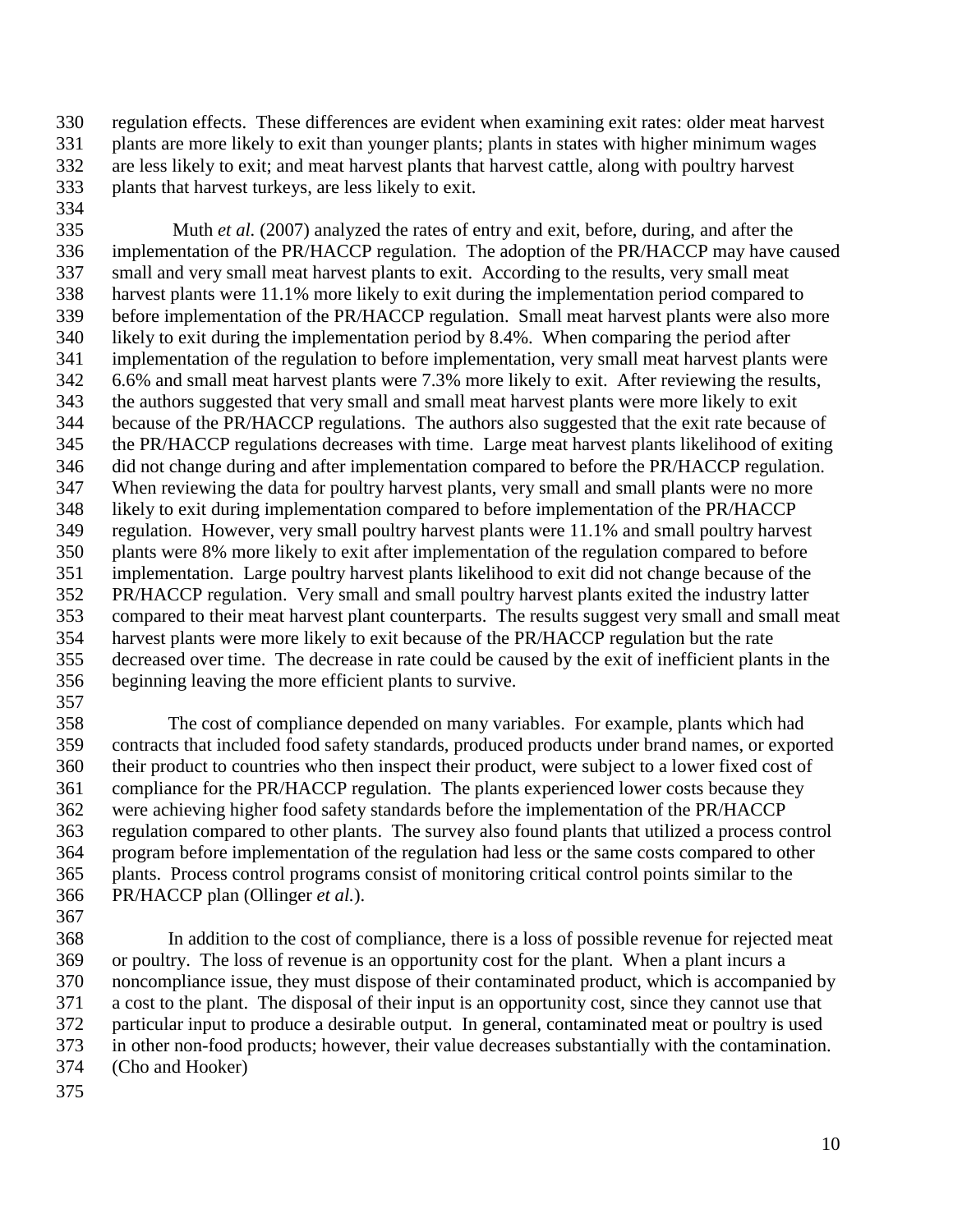#### 376 Violations

378 The loss of sales along with the cost of compliance compels some businesses to 379 participate in illegal activities. Violating a regulation may be costly if caught; however, the 380 violation may also increase a plant's profit substantially. When a plant violates a regulation, 381 they are able to produce items at lower cost. The plant has less opportunity cost, since they do 382 not need to dispose the defective products or inputs. If a plant is risk neutral, they will violate 383 the regulations up to the point where marginal cost equals marginal revenue. In addition to 384 violating the first regulation, businesses will naturally participate in other illegal acts to avoid 385 detection. The act of committing an avoidance behavior may be a crime in itself; such acts in the 386 meat industry include mislabeling, counterfeiting official inspection documents, illegal record 387 keeping, or mail fraud, etc. Other acts of avoidance, such as the use of sophisticated means to 388 prevent detection, may not be a crime by themselves, but their use may increase the punishment 389 for the original crime. (Nussim and Tubbach).

390

391 Meat and poultry products sold as adulterated, mislabeled, or misbranded can be 392 produced at a lower cost and in turn be sold at a lower price compared to safe food. Consumers 393 suffer the consequences of the unwholesome food. According to the Federal Meat Inspection 394 Act, title 21, chapter 12, subchapter 1, no official USDA device, mark, label, or certificate can be 395 forged. No business can knowingly label their product as inspected and passed when in fact, the 396 product has not been inspected or the product was inspected and condemned. The act defines 397 misbranded as any label containing misleading information, fails to mention all ingredients in the 398 product, or if the product fails to bear the official inspection legend. Labels must be positioned 399 on the outermost package layer and visible to consumers. An official inspection legend is any 400 symbol that represents the product as being inspected and passed by the USDA. The sale of 401 adulterated and uninspected meat and poultry benefits the violators and is harmful to consumers. 402 A couple of cases serve as examples to illustrate the ex-post punishment of the violators.

403

## 404 *Sale of Uninspected Meat*

405

406 The sale of uninspected meat and poultry is in violation of the Federal Meat Inspection 407 Act and businesses may perform other illegal activities to reduce their risk of detection. Such 408 avoidance activities include mislabeling, misbranding, mail fraud, and/or illegal record keeping. 409 In the case of the Queen's Market grocery store from Kansas City, MO, along with the 410 Kingsville Hog Market, the avoidance was mislabeling their meat as passing USDA inspection 411 and the initial violation was the sale of uninspected meat. Kingsville Hog Market delivered the 412 swine to Parmley's Holden locker, a USDA non-inspected facility, where it was harvested and 413 processed. Queen's Market knowingly purchased the uninspected meat and sold it as USDA 414 inspected meat. In total 9,057 pounds of swine product was offered for sale or sold to customers 415 between November 29, 2002 and March 6, 2003. Kim Huynh, Nham Pham, and their business 416 Queen's Market along with Rick Anstine, owner of Anstine Enterprises and Kingsville Hog 417 Market were sentenced on December 6, 2007. According to the news release by John F. Wood, 418 United States Attorney for the Western District of Missouri, "The court ordered Queen's Market 419 to pay a \$2,000 fine following its guilty plea to aiding and abetting the sale to the public of 420 adulterated food that was unfit for human consumption. Anstine, Huynh and Pham were each 421 sentenced to one year of probation after pleading guilty to aiding and abetting the misbranding of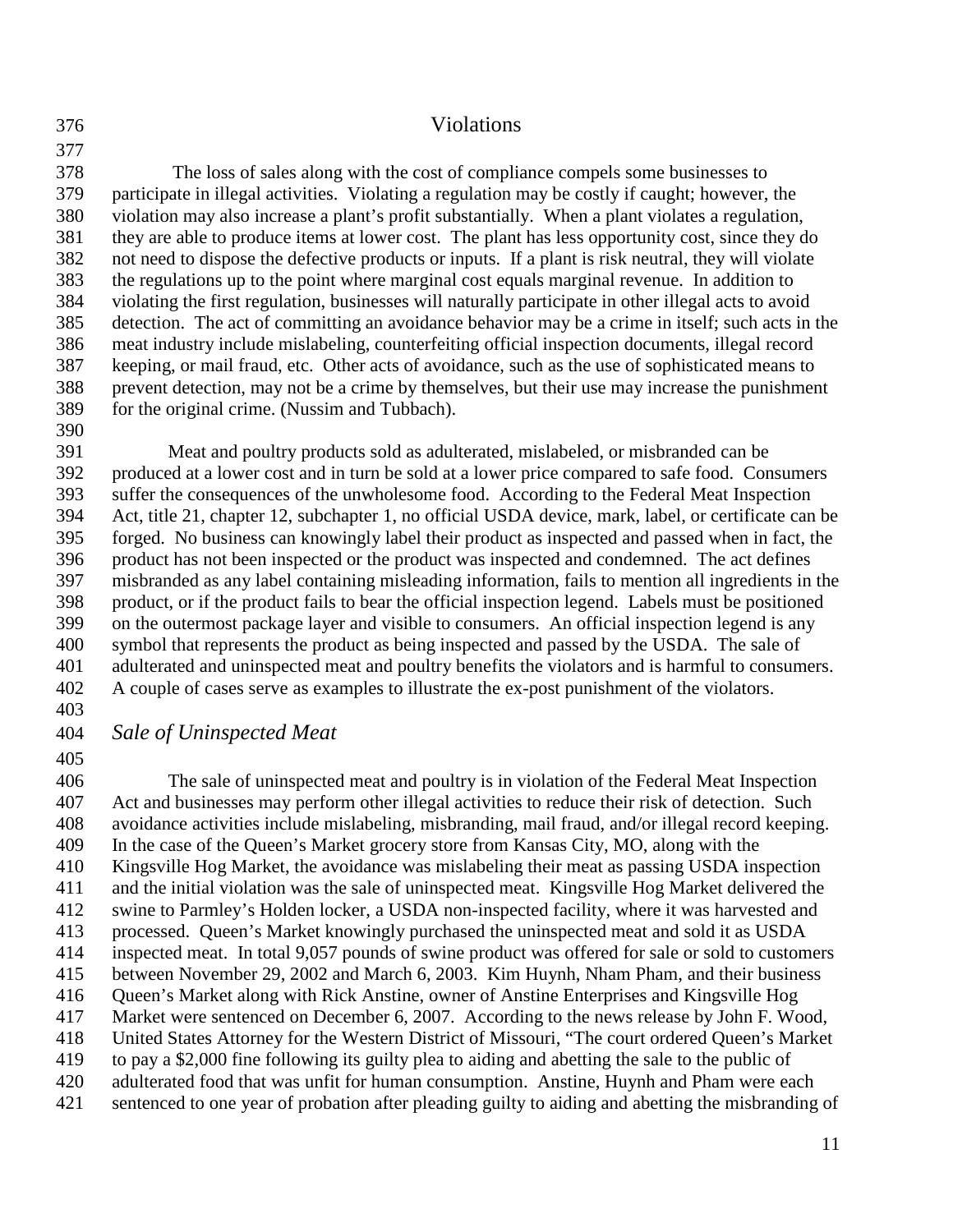- 422 food. On Aug. 7, 2007, the court also ordered Anstine Enterprises to pay a \$10,000 fine after
- 423 pleading guilty to aiding and abetting the misbranding of food."
- 424 (http://www.usdoj.gov/usao/mow/news2007/anstine.sen.htm) Selling uninspected meat is
- 425 harmful to consumers and socially wasteful. The effective use of ex-ante and/or ex-post
- 426 regulations on avoidance activities may lower the probability of the occurrence of such an act.
- 427

# 428 *Sale of Adulterated Meat*

429

430 In general, the inspection of wholesale, storage, and transportation businesses in the meat 431 industry is lower than harvesthouses and processing plants. Substantial amounts of crimes 432 committed in the meat industry occur in the meat-handling sector. One of the most common 433 crimes committed is the sale or transportation of adulterated meat or poultry. Adulterated meat 434 or poultry is defined using such terms as unhealthy, unwholesome, inedible, or filthy, etc. Meat 435 or poultry can become adulterated when stored, transported, or processed in unsanitary 436 conditions. A misdemeanor is charged to the company and/or individual who unknowingly sold 437 or transported the adulterated product. The punishment of this crime may increase to a felony, if 438 the violator knowingly sold or transported the adulterated product. When a violator of this crime 439 intends to defraud customers and/or the government, the punishment for such an act increases. 440 The intent to defraud can be interpreted as an avoidance activity, which may or may not be a 441 crime in itself. (Food Processing, 2002).

442

443 When a business recognizes their meat or poultry products have become adulterated they 444 may decide to continue operations as normal and knowingly sell the adulterated meat or poultry 445 to their customers. The act of knowingly selling adulterated meat or poultry is the original crime 446 committed. To avoid detection, the violator may participate in other legal or illegal activities. 447 The decision to sell the adulterated meat depends on the cost of disposing of the product, which 448 includes the potential loss of sales also known as opportunity cost. If the costs are far too great, 449 then the decision to participate in illegal activities may become more economical for the 450 business. The decision to sell adulterated meat also depends on several factors such as what kind 451 of risk taker the business is along with the amount of punishment incurred for detection. The 452 business in either case may or may not fix the source of the adulterated meat. 453

454 In the case of LaGrou distribution systems, the crime was the sale of adulterated meat 455 and using multiple avoidance activities to prevent detection. LaGrou distribution systems 456 operated a cold storage warehouse in Chicago. The warehouse stored both meat and poultry 457 products for their customers. On occasion, the total amount of product coming in and going out 458 in a day would reach two million pounds. Along with storing meat and poultry products, the 459 warehouse was a perfect habitat for rodents. The rodents created unsanitary conditions at the 460 warehouse, which allowed meat and poultry products to become adulterated. The beginning of 461 the rodent problem is unknown, but the company knew about the problem since 1999, based off 462 the testimony by their manager David Smith. Smith found the problem soon after he began 463 working in January of 1999, and he promptly told LaGrou president, Jack Stewart. Stewart and 464 Smith would have frequent meetings about the rodent problem, approximately three times a 465 week. The rodent problem only worsened over time according to Smith's testimony. According 466 to Smith by late 2001 or early 2002, employees were catching at least one or two rats a day. 467 LaGrou employees would destroy products in which the rodent damage was visible by the naked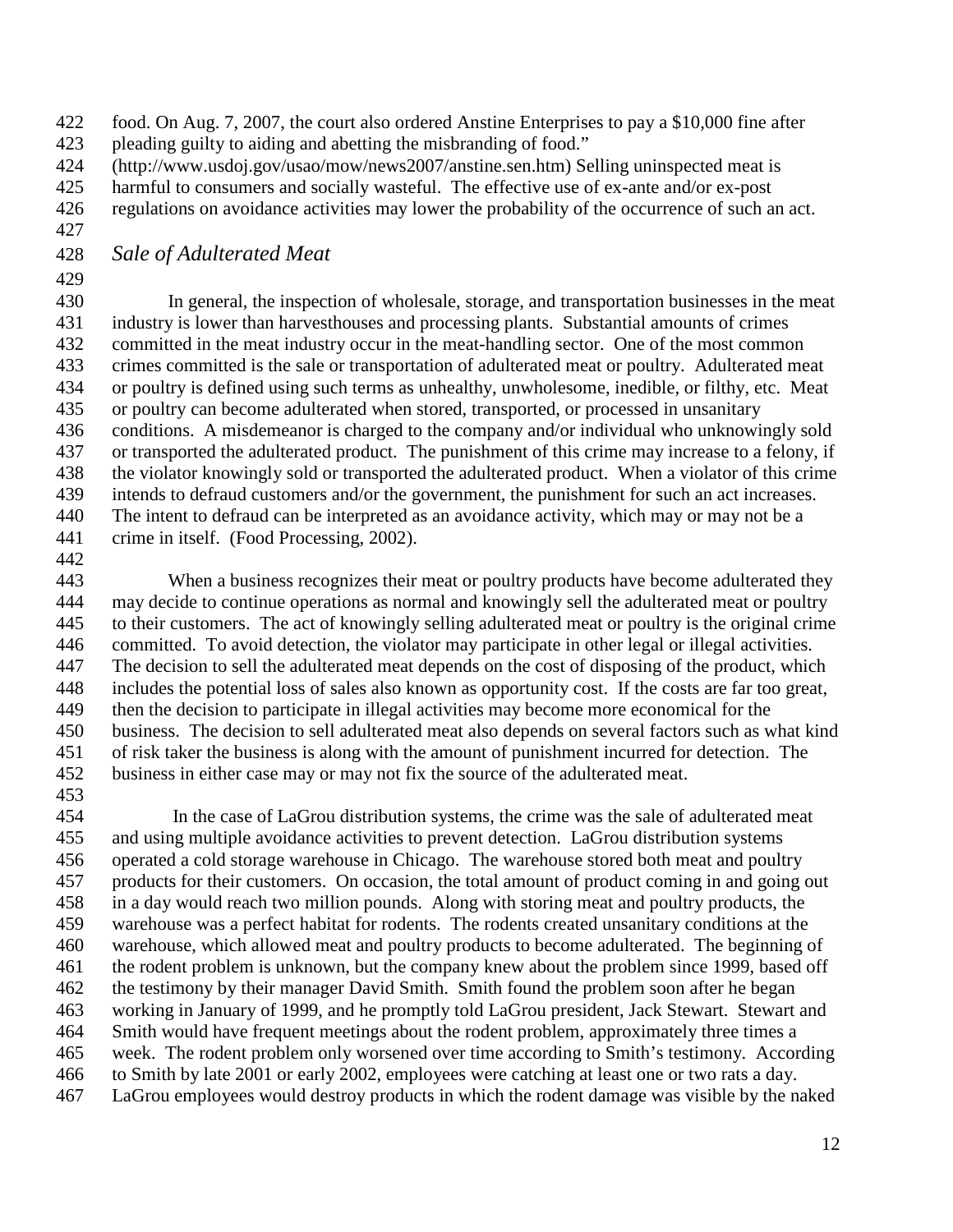468 eye. However, LaGrou did not conduct any tests to ensure other products were not adulterated. 469 As the problem worsened, employees were instructed to participate in so-called "Rat Patrols", 470 where at one point 50 rats were captured. These patrols were not effective in controlling the 471 rodent problem, and LaGrou's pest control company recommended steps to alleviate the 472 problem. The steps recommended were to: cement holes in the walls, seal sewer lids, and rodent 473 proof their doors. Stewart believed the costs were too great and he never gave Smith the 474 authority to follow through with the recommendations. On many occasions, customers would 475 make claims for damaged product. On one occasion a customer made a claim that their product 476 was damaged by rodents. After hearing the claim, Stewart sent them a letter stating they have a 477 small rodent problem in their basement freezer and that the customer's product would be moved. 478 The customer's product was never moved, and the rodent problem was not isolated to one area. 479 LaGrou did note product damage on customer's bills, however they would never report it as 480 rodent damage. They would use such terms as damaged by the forklift etc. instead. In the spring 481 of 2001, a quality assurance manager for a LaGrou customer, Aura Foods, came to inspect their 482 product. The manger found a severe rodent problem, along with mold, ceiling and wall damage, 483 and other unsanitary conditions. When the problem was brought to the attention of Stewart 484 through a claim of product damage by Aurora Food, he quickly downplayed the situation. 485 Stewart refused to pay the claim and lied to Aurora Foods, by stating a recent American 486 Sanitation Institute inspection found no problems, and their pest control company only found 487 "two totes with old mouse droppings". Testimony by both the pest control company and the 488 American Sanitation institute reinforced the claim that there was a severe rodent problem. On 489 May 25, 2002, a USDA inspector visited the facility and found employees processing ham to be 490 frozen without proper USDA inspection. A return visit by another inspector on May 29, 2002, 491 yielded a detention of the ham after examining the unsanitary conditions the ham was being 492 processed and stored. That same day both inspectors examined the warehouse more thoroughly. 493 The inspectors found adulterated meat products, fresh rodent droppings, along with many other 494 sanitation violations. The inspectors told Smith they would return the next day to inspect the 495 entire facility and that no product should enter or leave the downstairs freezer of the warehouse. 496 With the knowledge of inspectors returning the next day, Stewart told LaGrou employees to 497 clean up the warehouse and remove damaged product. A total of fourteen USDA inspectors, 498 along with inspectors from other agencies, such as the FDA, arrived at the facility the following 499 morning. The damaged product was found by inspectors in dumpsters. Samples of the products 500 were tested and were found to be contaminated with rodent hair and fecal matter. The food 501 product stored at LaGrou was adulterated by rodents and other unsanitary conditions. All the 502 food products stored at the facility, a total of 22 million pounds, were detained on May 30, 2002. 503 The detained products were either destroyed or decontaminated. Customers of LaGrou along 504 with the USDA were able to develop a decontamination system to save over 12 million pounds 505 of product. The cost of decontaminating was \$2.7 million. LaGrou was ordered to pay 506 restitution to their customers in the amount of \$8.2 million (\$2.7 million for decontamination and 507 \$5.5 million for destroyed product). The company was convicted with knowingly storing meat 508 and poultry products in unsanitary conditions. A \$2 million fine was imposed on LaGrou along 509 with a 5-year probation. Jack Stewart was convicted of five felonies and sentenced to pay part of 510 the \$8.2 million in restitution and 33 months of prison. (*United States of America vs. LaGrou*  511 *Distribution Systems, Incorporated).*  512

513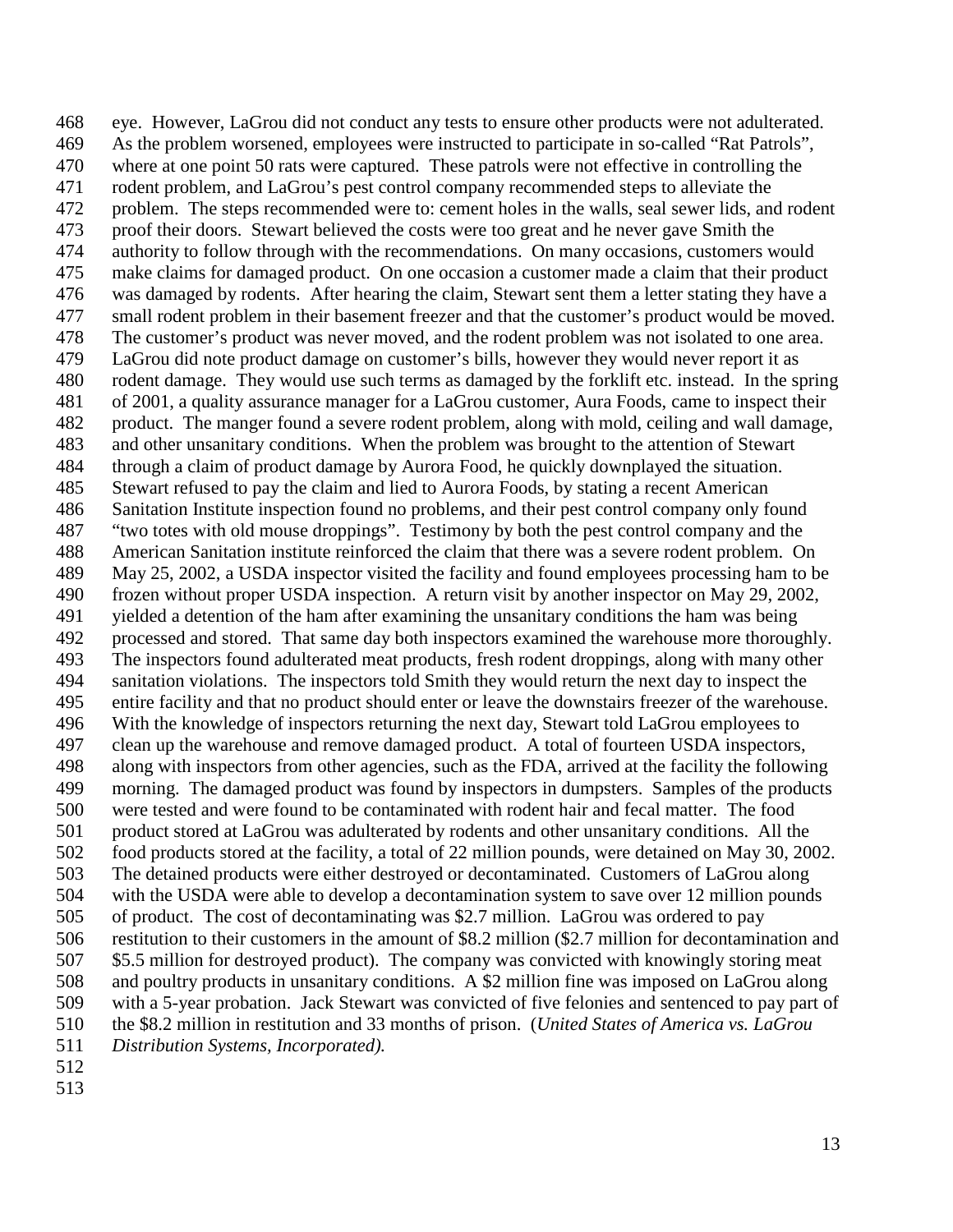#### 514 Avoidance Control

516 Detection of the avoidance activity and the original crime are correlated. Generally, 517 when a crime is detected the underlying avoidance activities are also detected. Avoidance 518 activity can be controlled using either price or quantity methods. When using price control, the 519 avoidance activity becomes more costly and decreases the likelihood of the business 520 participating in the original crime. Decreasing the benefit from an avoidance activity is also 521 considered price control. Price control may use taxes to increase the cost of an avoidance 522 activity. In the meat industry, the benefit and or cost of avoidance activity may be changed to 523 limit the occurrence of crimes such as the sale of adulterated meat and the sale of uninspected 524 meat. Quantity control reduces the occurrence of avoidance activity by limiting the use of an 525 activity. Requiring licensing for label makers in the meat industry may reduce the occurrence of 526 a business mislabeling their product. Another example of quantity control would be prohibiting 527 or limiting the sale and possession of avoidance devices. (Nussim and Tubbach). 528

529 Two other options of avoidance control include ex-ante regulations, and ex-post 530 punishment. Both options can be used with price or quantity control. However, price control 531 tends to be used with ex-post punishment and quantity control tends to be used with ex-ante 532 regulations. Ex-post punishment is used after the avoidance activity has been detected, while ex-533 ante regulations are used to prevent the avoidance activity. With the avoidance activity such as 534 mislabeling, an ex-ante regulation could be additional labeling and record keeping requirements 535 of businesses, set forth by the USDA. Ex-post punishment may increase crime because it 536 increases the marginal cost and marginal revenue of committing the crime. Ex-ante regulations, 537 however, increases the cost of avoidance decreasing the likelihood of a business participating in 538 avoidance activities and the original crimes. Control of avoidance before detection using ex-ante 539 measures is difficult, since the regulations may hit the wrong target and have no affect on the 540 original crime. Ex-ante regulations may also be targeted at activities that are legal when used 541 properly which can affect non-violators of the crime. Ex-ante quantity control regulations are 542 hard to implement in cases where detection is necessary. (Nussim and Tubbach).

543

544 Private action and government regulations both contribute to food safety. When a 545 business increases their food safety to satisfy their customers, it is called private action. 546 Contracts between the meat or poultry processor and their customer may include limits on 547 pathogens and sanitation control. The meat and poultry processor benefits from higher prices 548 and a guaranteed buyer, when they adhere to the contract's safety requirements. The customer 549 yields benefits from the contract since there is greater control of food safety and less recalls or 550 opportunity cost. Branding of products is also included in private action. When a product is 551 branded, a consumer can recognize the product and its history. The consumer may determine the 552 branded product is unsafe because of recent recalls and not purchase the product. Along with the 553 potential loss of sales with branding, there are also benefits for the meat or poultry processor. If 554 meat or poultry processor is able to produce safe food without recalls, than they may charge a 555 premium for their product. The most effective and efficient method of controlling food safety 556 processes are a variety of government regulations and private actions that include all food safety 557 concerns. An increase in FSIS product testing along with reporting their findings to the public 558 would help increase private action and food safety. Reporting PR/HACCP and SSOP 559 compliance inspections to consumers will increase the demand for safe food and in turn private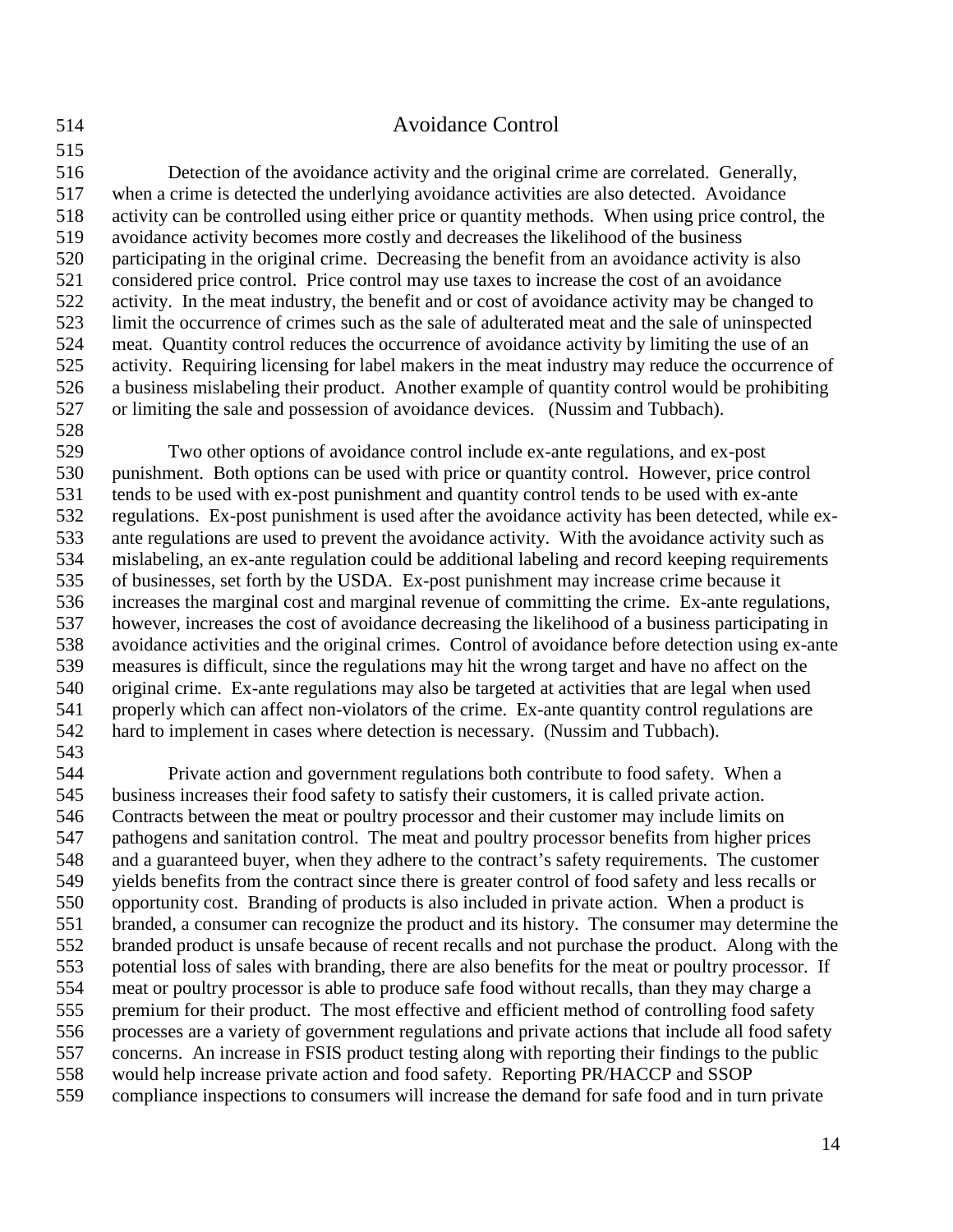560 action in the meat industry (Ollinger and Moore). When consumers are effectively informed on 561 the food safety of the products than an efficient degree of food safety is attainable (Antle 1996).

562

# 563 *Avoidance Control through Service Providers*

564

565 Control of pests such as rodents, insects, and birds are crucial in the effort to produce safe 566 meat and poultry for consumers. Cockroaches are one of the common pests found in processing 567 plants. Cockroaches harbor bacteria such as *salmonella,* which can have a harmful effect to 568 humans. To control cockroaches their habitat must be removed, there must be inspection of 569 incoming shipments, and possible use of a food plant permitted insecticides. Houseflies are 570 another potential pest that can contaminate meat or poultry. Control of houseflies can be done 571 by removing breeding sites, preventing entry of flies into the plant, and the use of flytraps. 572 Birds, such as pigeons, sparrows, and starlings are the most common when it comes to food 573 contamination in plants. Birds carry diseases and can contaminate meat or poultry products with 574 their feathers, parasites such as mites, and their droppings. Preventing the birds from entering 575 the plant is one method of control along with traps and poisons. Eliminating nesting places for 576 birds is also an effective technique to prevent bird-food contamination. Rats and mice are also a 577 problem in the food industry. Rodents can contaminate products by the disease they carry, and 578 can damage product physically by gnawing, etc. Eliminating the rodent's habitat and food 579 source is one example of control. The proper use of traps and other devices can be effective in 580 controlling the number of rodents. (Keener).

581

582 In the case of LaGrou Distribution Systems, they found no need to control the 583 overwhelming population of rodents. The company deemed proper control of the rodents by a 584 pest control company would be too costly. The ignorance of the company on the seriousness of 585 the problem inevitably brought it to the attention of inspectors, and the company was punished 586 by a substantial fine. Inspectors however were unable to recognize the problem until a numerous 587 amount of product was sold adulterated. A proper use of an ex-ante measure to control 588 avoidance activity would prevent the sale of adulterated meat like in the case of LaGrou 589 Distribution System.

590

591 Nussim *et al.* explain an ex-ante measure to control avoidance activity could be 592 increasing the liability to service providers such as accountants, lawyers, and financial advisors 593 who contribute to the avoidance activity. The increase in liability to service providers will 594 increase the price of their service, which will increase the cost to the principle violator of the 595 crime. The avoidance activity invested by service providers for their own benefit is assumed 596 nonexistent or unrelated to the principle crime.

597

598 An effective control method of the sale of adulterated meat would be to eliminate 599 avoidance activity through pest control companies. Pest control companies are considered a 600 service provider and the use of Nussim *et al.* ex-ante measures can be adopted. Contracts 601 between meat or poultry processors and pest control companies are necessary to eliminate 602 products being sold that are contaminated by pests. The contracts would have to be forced onto 603 the processors; otherwise, they may not find it economical to comply. The relationship between 604 the processor and their pest control company must be transparent. Actions taken by the pest 605 control company must be well documented and accessible to inspectors. The contracts are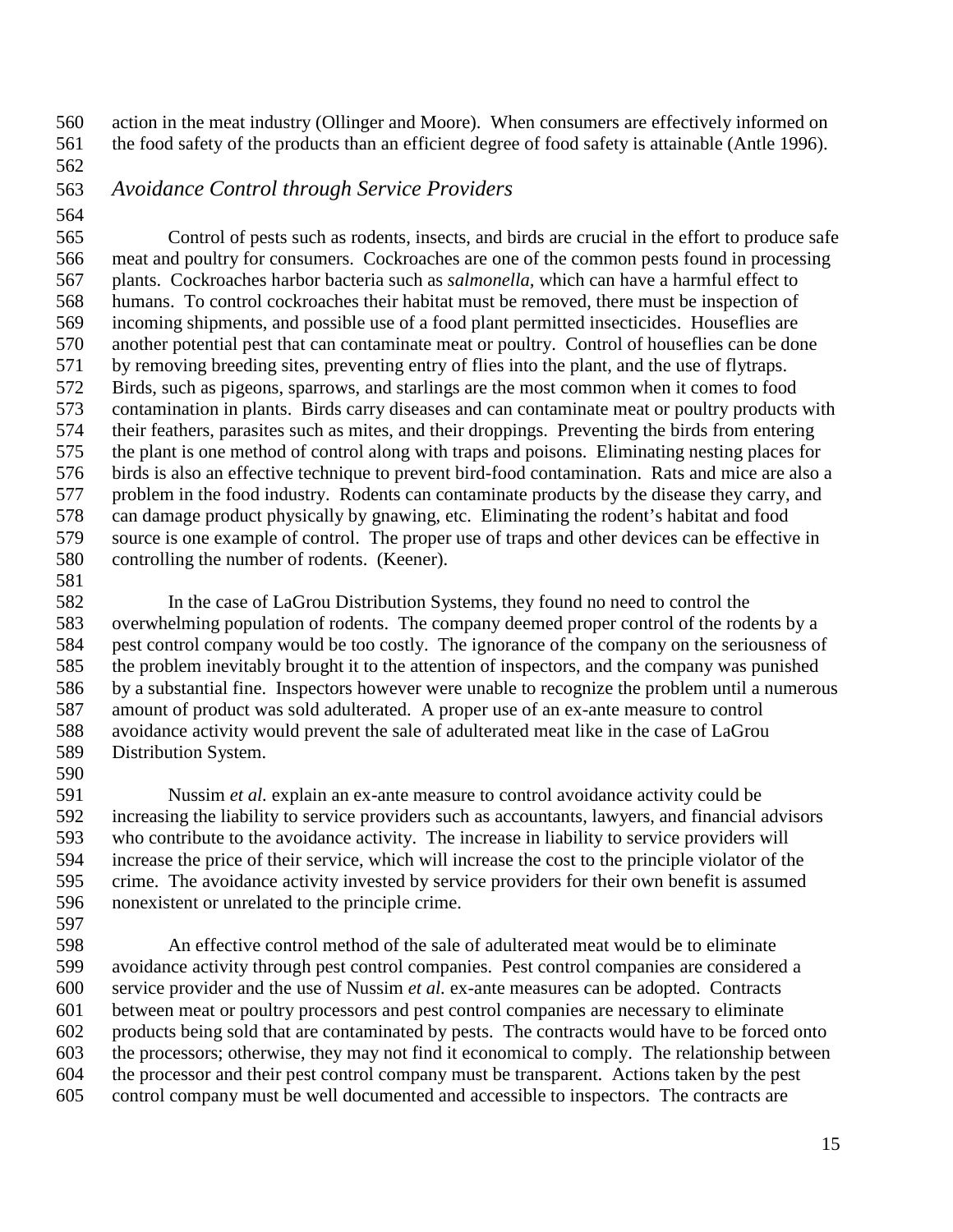606 developed so that the pest control companies become liable for the work they have done at the 607 processor's facility. The pest control company is forced to control all pests at the processing 608 facility because of the potential fine to them if the meat or poultry is found adulterated. Two 609 situations are plausible with the case of a contract between processors and pest control 610 companies: 1. The pest control company controls all pests and inspectors find no serious 611 contamination of product. The pest control company pays no fine and generates revenue from 612 their services. Meat and poultry processors only have to pay for the services of the pest control 613 company according to their contract. 2. The pest control company is unable to control all pests 614 and product becomes adulterated. Inspectors at the meat or poultry processing plant notice the 615 pests and charge the plant with the sale of adulterated meat. The pest control company is liable 616 for the sale of adulterated meat or poultry and is issued a fine. The yearly contract fee remains 617 intact, and the fee is paid by the processors. The yearly contract fee must remain intact; 618 otherwise, processors may find it economical to contaminate their product by rodents to avoid 619 the service fee.

620

621 The use of contracts with other service providers can reduce avoidance activity and the 622 original crime. The contracts can be set up with accountants, lawyers, and financial advisors. 623 The contracts would resemble the pest control example by increasing the liability of the service 624 provider. Rules and regulations already exist for accountants and lawyers, so the regulations 625 associated fine's amount would be increased to limit avoidance activity. The increase in the 626 fine's amount will also increase the amount of money a service provider will charge to 627 processors to participate in avoidance activities.

628

629 The service providers fine and/ or restitution cost would have to be greater than the sum 630 of the contract fee and the economical benefit their customer may receive for their participation 631 in the original crime and avoidance activity. The sale of uninspected meat and tax evasion of an 632 'x' amount would be an example of the economical benefit a service provider may receive from 633 illegal activity. The service provider and processor would have no economical gain from 634 avoidance activity. The amount of contract fees that will be transferred to consumers is 635 undetermined at this point. The marginal cost to processors for the contracts could be greater for 636 small plants compared to large plants as in the example of the findings by Ollinger *et al*. 637 presented earlier.

- 638
- 640

# 639 Conclusion

641 The sale of meat and poultry contains asymmetric information dealing with food safety. 642 Since pathogens in most cases are invisible, consumers lack information on the safety of meat 643 and poultry. Government interaction through the Food Safety and Inspection Service (FSIS) in 644 the meat and poultry industry is necessary to regulate the safety of meat and poultry products. 645 Inevitably, any rules in society are likely to include violators. In the meat and poultry industry, 646 violators of the regulations may see economic benefit to do so. The cost of perfectly safe food is 647 far too great for the industry to bear. The marginal gain in revenue from violating a regulation 648 may be greater than the marginal cost. Violators of rules may resort to sophisticated means to 649 avoid detection of the original violations. The means used to avoid detection may be legal or 650 illegal in and of themselves. Effective regulation of avoidance activities will lead to lower 651 violations of the original crime. Such regulations may be ex-ante or ex-post. This paper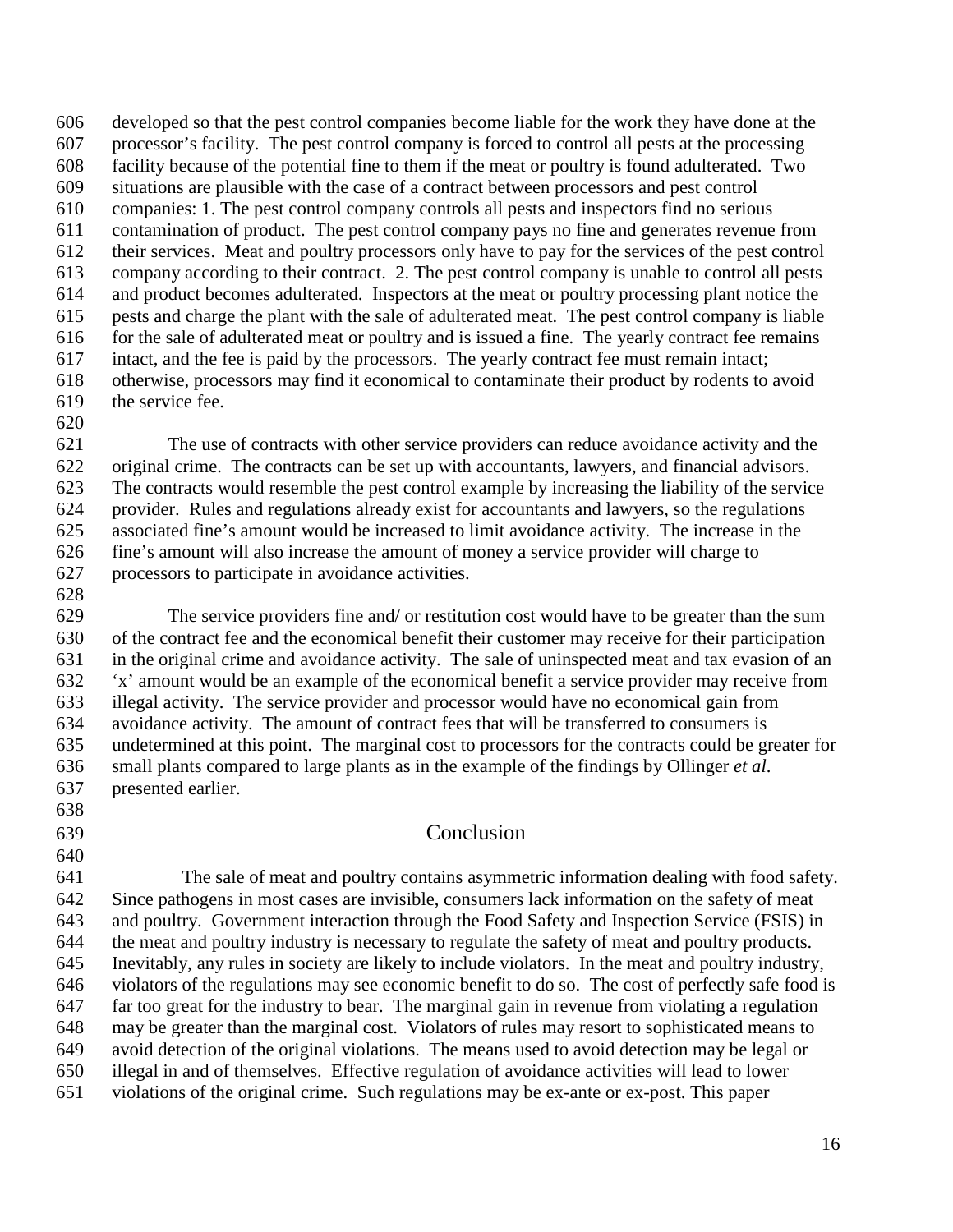| 652<br>653<br>654<br>655<br>656<br>657<br>658<br>659<br>660<br>661<br>662<br>663<br>664<br>665<br>666<br>667<br>668 | discusses potential effectiveness of ex-ante or ex-post regulations on avoidance activities of food<br>safety regulations in the meat and poultry industry. The use of ex-ante measures such as<br>contracting external service providers coupled with the threat of ex-post punishment on service<br>providers would potentially decrease the number of avoidance activities and their associated<br>original crime in the meat and poultry industry. Utilizing such an ex-ante measure would reduce<br>the amount of cases such as the LaGrou Distribution System example and the Kingsville Hog<br>market example. The cases mentioned are examples where the crime was detected; however<br>there may be multiple cases where the crime goes undetected. The use of ex-ante measures on<br>service providers would likely reduce the total number of processors non-complying with food<br>safety regulations. To conclude, the paper is intended to raise the awareness of the existence of<br>the problem of avoidance of food safety regulations in meat packing industry, its potential legal<br>and economic consequences, and potential for further legal actions, ex-ante and ex-post, against<br>the violators. |
|---------------------------------------------------------------------------------------------------------------------|-----------------------------------------------------------------------------------------------------------------------------------------------------------------------------------------------------------------------------------------------------------------------------------------------------------------------------------------------------------------------------------------------------------------------------------------------------------------------------------------------------------------------------------------------------------------------------------------------------------------------------------------------------------------------------------------------------------------------------------------------------------------------------------------------------------------------------------------------------------------------------------------------------------------------------------------------------------------------------------------------------------------------------------------------------------------------------------------------------------------------------------------------------------------------------------------------------------------------------|
| 669                                                                                                                 | References                                                                                                                                                                                                                                                                                                                                                                                                                                                                                                                                                                                                                                                                                                                                                                                                                                                                                                                                                                                                                                                                                                                                                                                                                  |
| 670                                                                                                                 |                                                                                                                                                                                                                                                                                                                                                                                                                                                                                                                                                                                                                                                                                                                                                                                                                                                                                                                                                                                                                                                                                                                                                                                                                             |
| 671<br>672<br>673                                                                                                   | Antle, J.M. "Efficient Food Safety Regulation in the Food Manufacturing Sector." American<br>Journal of Agricultural Economics. 78(1996):1242-47.                                                                                                                                                                                                                                                                                                                                                                                                                                                                                                                                                                                                                                                                                                                                                                                                                                                                                                                                                                                                                                                                           |
| 674<br>675<br>676                                                                                                   | Antle, J.M. "No Such Thing as a Free Safe Lunch: The Cost of Food Safety Regulations in the<br>Meat Industry." American Journal of Agricultural Economics. 82(2000): 96-106.                                                                                                                                                                                                                                                                                                                                                                                                                                                                                                                                                                                                                                                                                                                                                                                                                                                                                                                                                                                                                                                |
| 677<br>678<br>679<br>680                                                                                            | Cho, B.H., and N.H. Hooker. 2004. "The Opportunity Cost of Food Safety Regulation." Ohio<br>State University; Agricultural, Environmental, and Development Economics Working Paper<br>AEDE-WP-0038-04.                                                                                                                                                                                                                                                                                                                                                                                                                                                                                                                                                                                                                                                                                                                                                                                                                                                                                                                                                                                                                      |
| 681<br>682<br>683                                                                                                   | Federal Meat Inspection Act. Title 21- Food and Drugs, Chapter 12- Meat Inspection,<br>Subchapter I- Inspection Requirements; Adulteration and Misbranding.<br>http://www.fsis.usda.gov/Regulations_&_Policies/fmia/index.asp.                                                                                                                                                                                                                                                                                                                                                                                                                                                                                                                                                                                                                                                                                                                                                                                                                                                                                                                                                                                              |
| 684<br>685<br>686<br>687<br>688                                                                                     | Food Processing. September 2002. "Crimes and Misdemeanors, Recalls can Mean Jail Time."<br>http://www.jenner.com/files/tbl_s20Publications%5CRelatedDocumentsPDFs1252%5C386%5C<br>Crimes%20and%20Misdemeanors.pdf                                                                                                                                                                                                                                                                                                                                                                                                                                                                                                                                                                                                                                                                                                                                                                                                                                                                                                                                                                                                           |
| 689<br>690<br>691                                                                                                   | Keener, K. "A Pest Control Program." Safe food guidelines for small meat and poultry<br>processors. Purdue Extension (2007).                                                                                                                                                                                                                                                                                                                                                                                                                                                                                                                                                                                                                                                                                                                                                                                                                                                                                                                                                                                                                                                                                                |
| 692<br>693<br>694                                                                                                   | Miljkovic, D., W. Nganje, and B. Onyango. "Offsetting Behavior and the Benefits of the Food<br>Safety Regulation." Journal of Food Safety. 29(2009): 49-58.                                                                                                                                                                                                                                                                                                                                                                                                                                                                                                                                                                                                                                                                                                                                                                                                                                                                                                                                                                                                                                                                 |
| 695<br>696<br>697                                                                                                   | Muth, M.K., S.A. Karns, M.K. Wohlgenant, and D.W. Anderson. "Exit of Meat Harvest Plants<br>during Implementation of the PR/HACCP Regulations." Journal of Agricultural and Resource<br>Economics. 27(2002): 187-203.                                                                                                                                                                                                                                                                                                                                                                                                                                                                                                                                                                                                                                                                                                                                                                                                                                                                                                                                                                                                       |